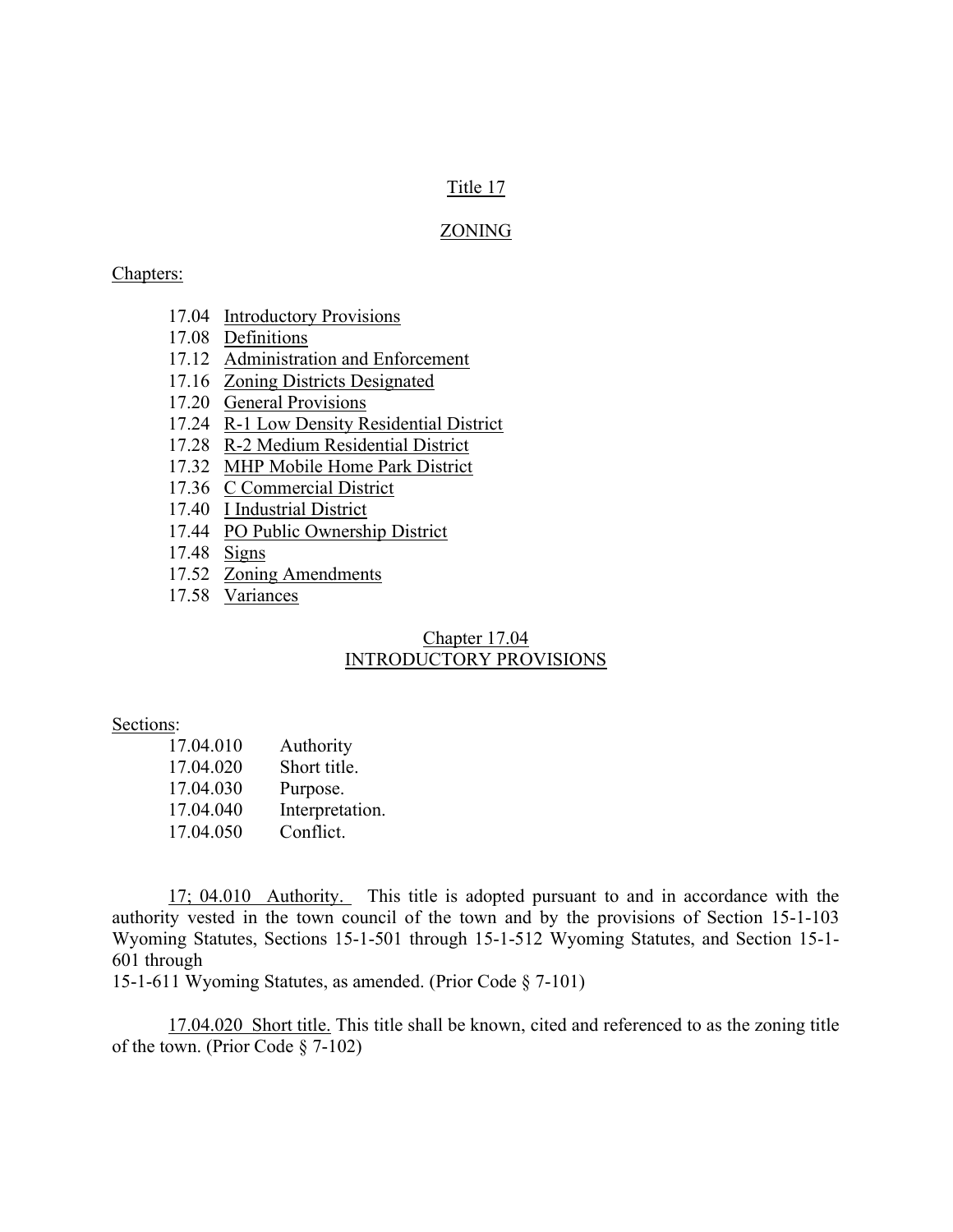17.04.030 Purpose. This title is designed and enacted for the purpose of promoting the health, safety, convenience, order, prosperity and welfare of present and future inhabitants of the town, including among other things, the lessening of congestion in the streets or roads, securing safety from fire and other dangers, providing adequate light and air, classification of land and distribution of land development and utilization, protection of the tax base and property values, securing economic growth, protection of both residential and nonresidential development, to promote the most appropriate use of land and insure orderly and centralized growth, and to protect the lifestyle and environmental quality of the town. (Prior Code § 7-201)

17.04.040 Interpretation. In interpreting and applying the provisions of this title, the requirements contained herein are declared to" be the minimum requirements for the purposes set forth. (Prior Code § 7-202)

17.04.050 Conflict. This title shall not nullify the more restrictive provisions of other ordinances or laws, but shall prevail notwithstanding such provisions which are less restrictive. (Prior Code § 7-203)

## Chapter 17.08 **DEFINITIONS**

Sections:

17.08.010 Definitions

17.08.010 Definitions. For the purpose of this title, certain words, terms and phrases shall be defined to have the same meaning as set forth in this section. Where apparently inconsistent with the context, words used in the present tense include the future, words in the singular number include the plural and the plural the singular. The word "shall" is always mandatory and not directory. The word "may" is permissive.

"Accessory building" means a building customarily incidental to, and located on the same lot occupied by, the main use or building.

"Agriculture" means the tilling of the soil, the raising of crops, horticulture, gardening, ranching and the keeping or rising of domestic animals and fowl excepting household pets. Agricultural land shall include buildings and structures required for agricultural purposes.

"Alley" means a public thoroughfare twenty feet or 6.10 meters or less in width, which affords only a secondary access to abutting property.

"Building" means any structure having a roof supported by columns or walls, for the housing or enclosure of persons, animals or movable possessions.

"Building height" means the vertical distance from the grade to the highest point of the coping of a flat roof or to the deck line of a mansard roof or to the mean height revel between ridge and eaves of a gable, hip or gamble, roof.

"Building permit" means a written warrant or license granting a land owner approval for proposed construction, reconstruction or alteration of buildings or structures.

"Dwelling unit" means a building arranged, intended, or designed to be occupied by one or more families living independently of each other upon the premises. .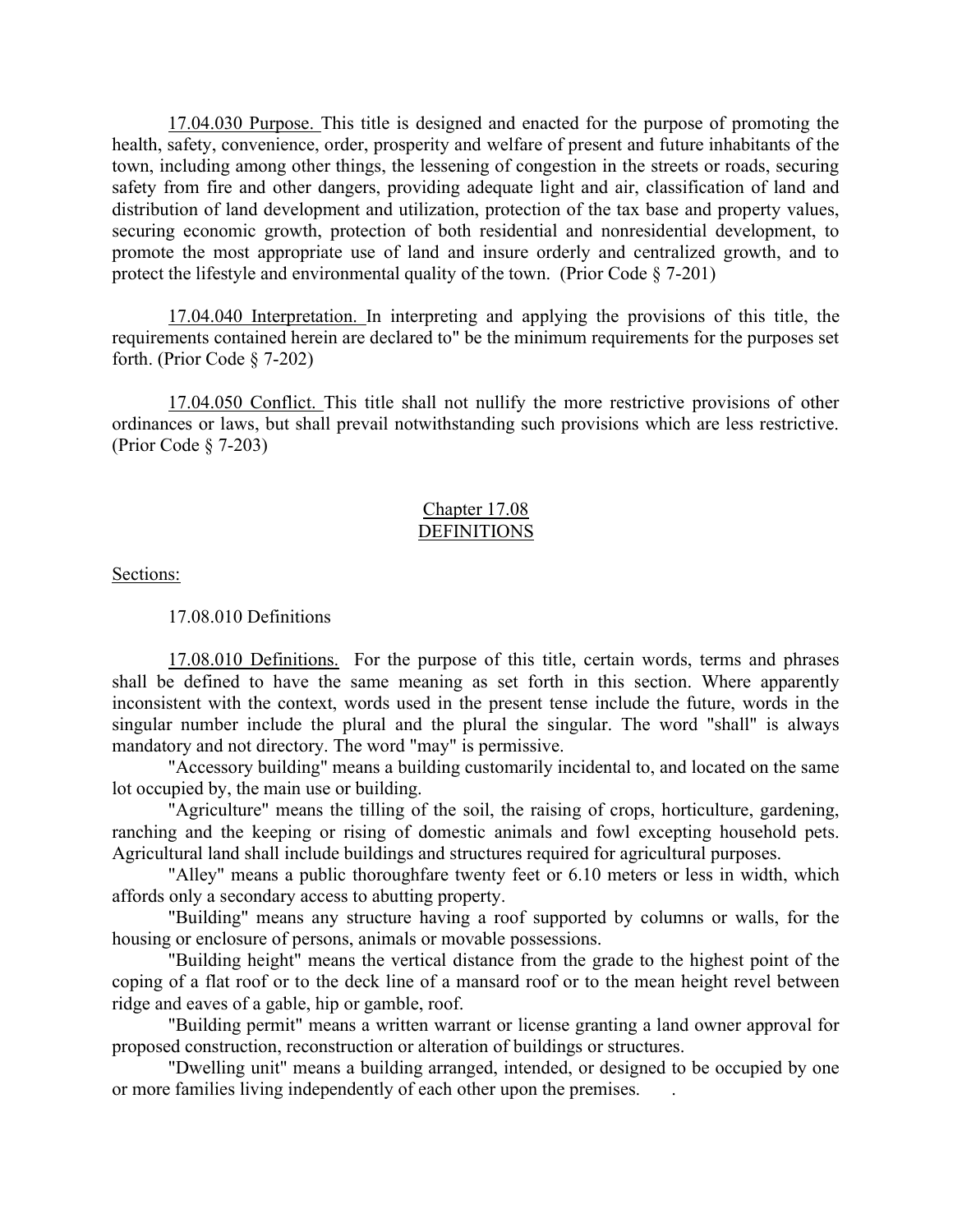"Family" one or more persons related by blood, marriage or adoption, occupying a dwelling unit and living as a single housekeeping unit, as distinguished from renters, roomers or as a group occupying a hotel or motel, as defined in this chapter.

" Floodway" means the area through which the main body of flood water flows.

"Floodway fringe area" means the area immediately adjacent to the floodway, characterized by a large volume of water moving slower than the main floodway, often dry until subject to flooding.

"Floor area" means the total horizontal living area of a building measured on the outside walls of each story.

"Garage" means an accessory building designed or used for the storage of not more than four automobiles owned and used by the occupants of the building to which it is an accessory.

"Grade (ground level)" means the average of the finished ground level at the center of all walls of a building. For buildings adjoining one street only, the elevation of the ground at the center of that wall adjoining the street shall be considered grade. For buildings adjoining more than one street, grade is the average of the elevations of the ground at the centers of all walls adjoining the streets. All walls approximately parallel to and more than five feet (1.52 m) from a street line are to be considered as adjoining a street. .

 "Home occupation" means any use conducted entirely within a dwelling carried on primarily by the inhabitants living there and which use is clearly incidental and secondary to the use of the dwelling for dwelling purposes and does not change the character of the dwelling; provided, however, there shall be no uses allowed classified as industrial.

 "Hospital" means any building or portion thereof used for the diagnosis, treatment or for the accommodation and medical care of sick, injured or infirm persons and including sanitariums, but not including clinics, rest homes and convalescent homes.

"Hotel" means a building or part there of which has a common entrance, common heating system, and may include a general dining room, and which contains seven or more living and sleeping rooms designed to be occupied by individuals and sleeping rooms designed to be occupied by individuals or groups of individuals for compensation.

"Household pets" means animals ordinarily permitted in the house and kept for company or pleasure, such as dogs, cats and canaries, but not including a sufficient number of dogs to constitute a kennel, as defined by Ordinance 6.04.010.

"Junkyard" means anyplace, establishment or business maintained, used or operated for storing, keeping, buying or selling junk or for the maintenance or operation of automobile graveyards.

"Indirect lighting" means a source of illumination which is enclosed in a manner which prevents all unscreened light from being seen.

"Industrial park" means a group of nonnuisance industrial plants on a single parcel of land, or on separate parcels contiguously arranged so as to form planned development of industrial sites, building or buildings.

"Lot" means a parcel of land occupied or to be occupied by a main building or group of buildings (main and accessory), together with such yards, open space, lot width and lot areas as are required by this title and having frontage upon a street. Except for group dwellings, not more than one dwelling structure shall occupy any one lot.

"Lot area" means the total area within the property lines of the lot, excluding adjacent streets.

"Lot corner" means a lot, abutting on two intersecting or intercepting streets, where the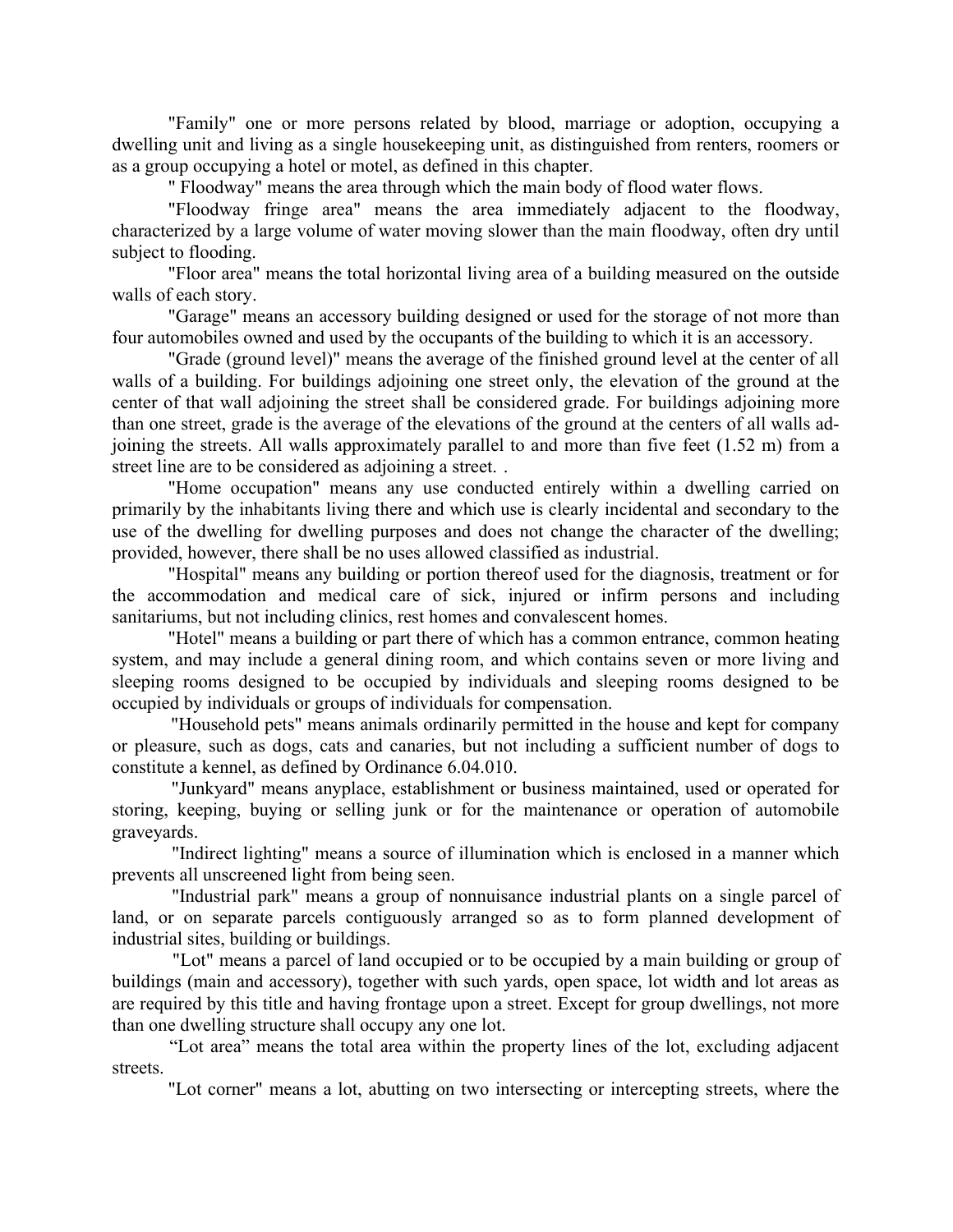interior angle of intersection or interception does not exceed one hundred thirty-five degrees.

"Lot, interior" means a lot other than a corner lot.

"Lot line, front" means the property line dividing a lot from a street. On a corner lot only one street line shall be considered as a front line and the shorter street frontage shall be considered the front line. Provided the shorter side is the logical front for a lot considering the location of other dwellings on the street. The appropriate town official shall be responsible for determining the front of a lot should a question arise.

"Lot line, back" means the lot line opposite the front lot line.

"Lot line, side" means any lot line other than front lot lines or rear lot lines. '

"Lot width" the distance parallel to the front lot line measured between side lot lines through that part of the building, structure or lot where the lot is narrowest.

"Mobile home" means a factory assembled structure exceeding eight feet or 2.44 meters in width and thirty-three feet or 10.06 meters in length, equipped with the necessary service connections and made so as to be readily movable as a unit on its running gears and designed to be used as a dwelling unit without permanent foundation.

"Mobile home park" means an area designated for and/or occupied by more than two mobile homes or facilities delineated above, on units of space of predesigned type, which may be utilized for living purposes, either permanent, seasonal, or both, and each unit is on less than seven thousand square feet.

"Open space" means unoccupied space within the incorporated limits, set aside for recreation uses.

"Parking space" means space within a building, lot or parking lot for the parking or storage of one automobile. The parking space shall not be less than ten feet by twenty feet (3.05 m x 6.10 m) or two hundred square feet (18.6 sq. m) in area.

"Permitted uses" means all uses permitted in a district, subject to the same use, density, sign, parking and spatial regulations applicable to that district.

"Planning commission" means the planning and zoning commission of the town.

"Sign" means any device used for visual communication to the general public and displayed out-of-doors, including signs on painted exterior walls, and interior illuminated signs, to be viewed from out-of-doors, but not including any flag, badge, or ensign of any government agency.

"Sign, advertising" means a sign which directs attention to a use, product, commodity, or service not related to the premises.

"Sign, business" means a sign which directs attention to a use conducted, product or commodity sold, or service performed upon the premises.

"Sign, identification" means a sign displayed to indicate the name or nature of buildings or uses other than commercial or industrial uses located upon the premises.

"Sign, name plate" means a sign indicating the name and/or occupations of a person or persons residing on the premises or legally occupying the premises, or indicating a home occupation legally existing on the premises.

"Sign, property" means a sign related to the property on which it is located and offering such property for sale or lease or advertising contemplated improvements or announcing the name of the builder, owner, designer or developer of the project, or warning against trespassing.

"Sign, public information" means a sign erected by a public or nonprofit agency, service club, etc., giving information to direct the public to both public and private facilities and major uses.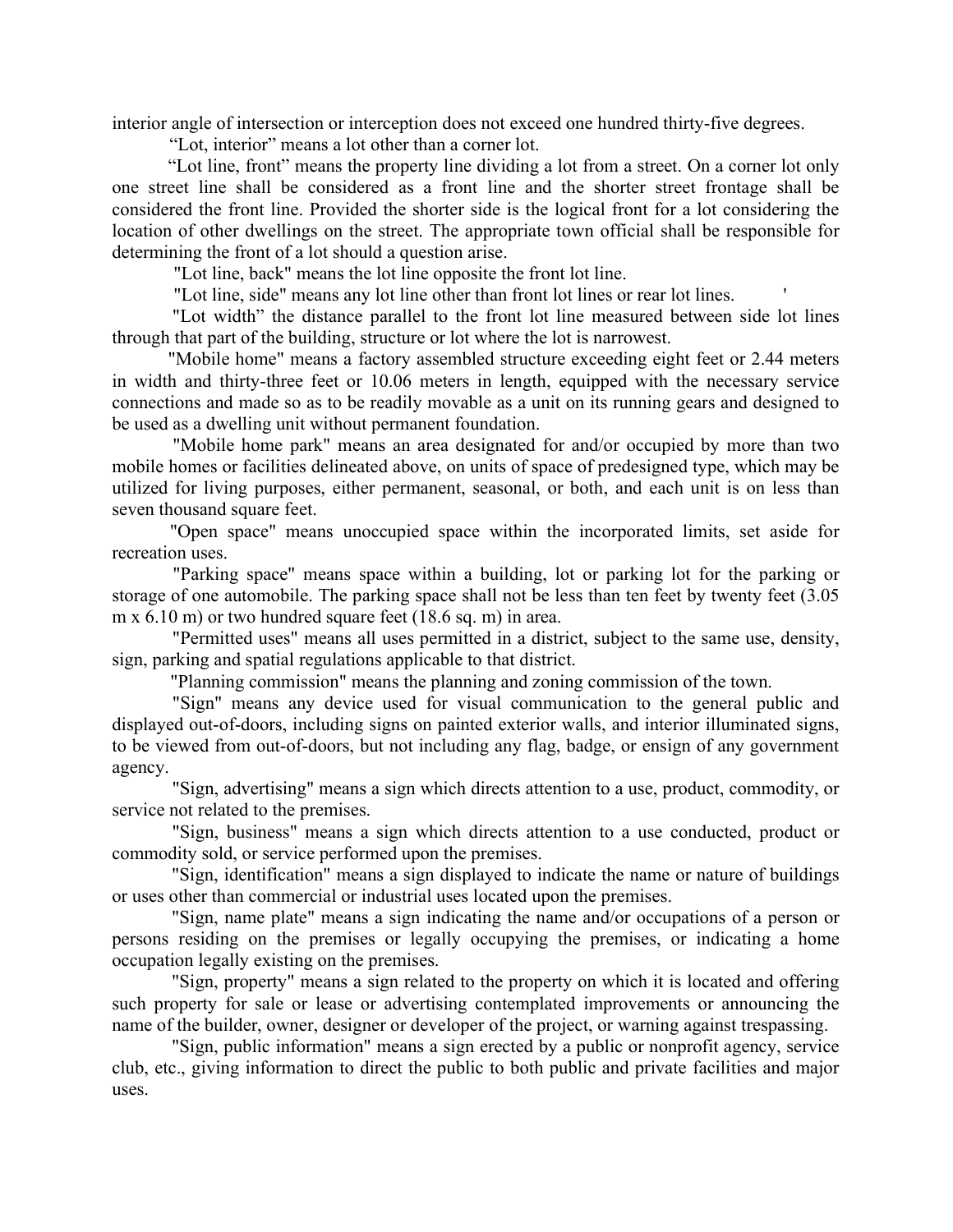"Sign, temporary" means and shall include any sign, banner, pennant or advertising display constructed of cloth, canvas, light fabric, cardboard, wallboard or other light materials, with or without frames, intended to be used for a short period of time only.

 "Site plan" means a graphic portrayal drawn to scale of all required elements including, but not limited to, existing and proposed buildings, utility rights-of-way, fencing, landscaping, and parking and loading areas.

"Street" means a public thoroughfare the surface of which is at least eighty feet wide, which affords principal means of access to abutting property.

"Structure" means anything constructed or erected which requires location on the ground or is attached to something having a location on the ground.

"Use" means the purpose for which land or building is designed, arranged or intended, or for which it is or may be either occupied or maintained.

"Yard, front" means a space on the same lot with a building, between the front line of the building (exclusive of steps) and the front lot line, and extending across the full width of the lot.

"Yard, rear" means a space on the same lot building, between the rear line of the building of steps and chimneys) and the rear line of the extending the full width of the lot.

 "Yard, side" means a space on the same lot with a building, between the side line of the lot and extending from the front yard line to the rear line of the lot and extending the full width of the lot.

"Zone" is synonymous to district.

 "Zoning officer" means the duly constituted town official designated to administer and enforce this zoning title.

"Zoning map" means the official map which describes thereon the several zoning districts to which the regulations set forth in this title shall apply. (Amended Ordinance 2010-05, November 8, 2010)

## Chapter 17.12 ADMINISTRATION AND ENFORCEMENT

#### Sections:

| 17.12.010 | Enforcement responsibility. |
|-----------|-----------------------------|
| 17.12.020 | Enforcement agent.          |
| 17.12.030 | Enforcement and penalties.  |

17.12.010 Enforcement responsibility.

A. It shall be the responsibility of the town councilor its authorized agent to be known as the zoning officer, to administer this zoning title.

B. It is unlawful to locate, erect, construct, reconstruct, enlarge, maintain or use any building or use any land within the incorporated area of the town without first obtaining authorization from the town councilor its authorized agent. No such authorization shall be issued unless the plans for the proposed building, structure or use, fully comply with this zoning title. The planning and zoning commission or their authorized agent shall act upon any application filed with it. They shall grant authorization in all cases where the proposed construction or use complies with all requirements of the zoning title and if it denies the authorization shall specify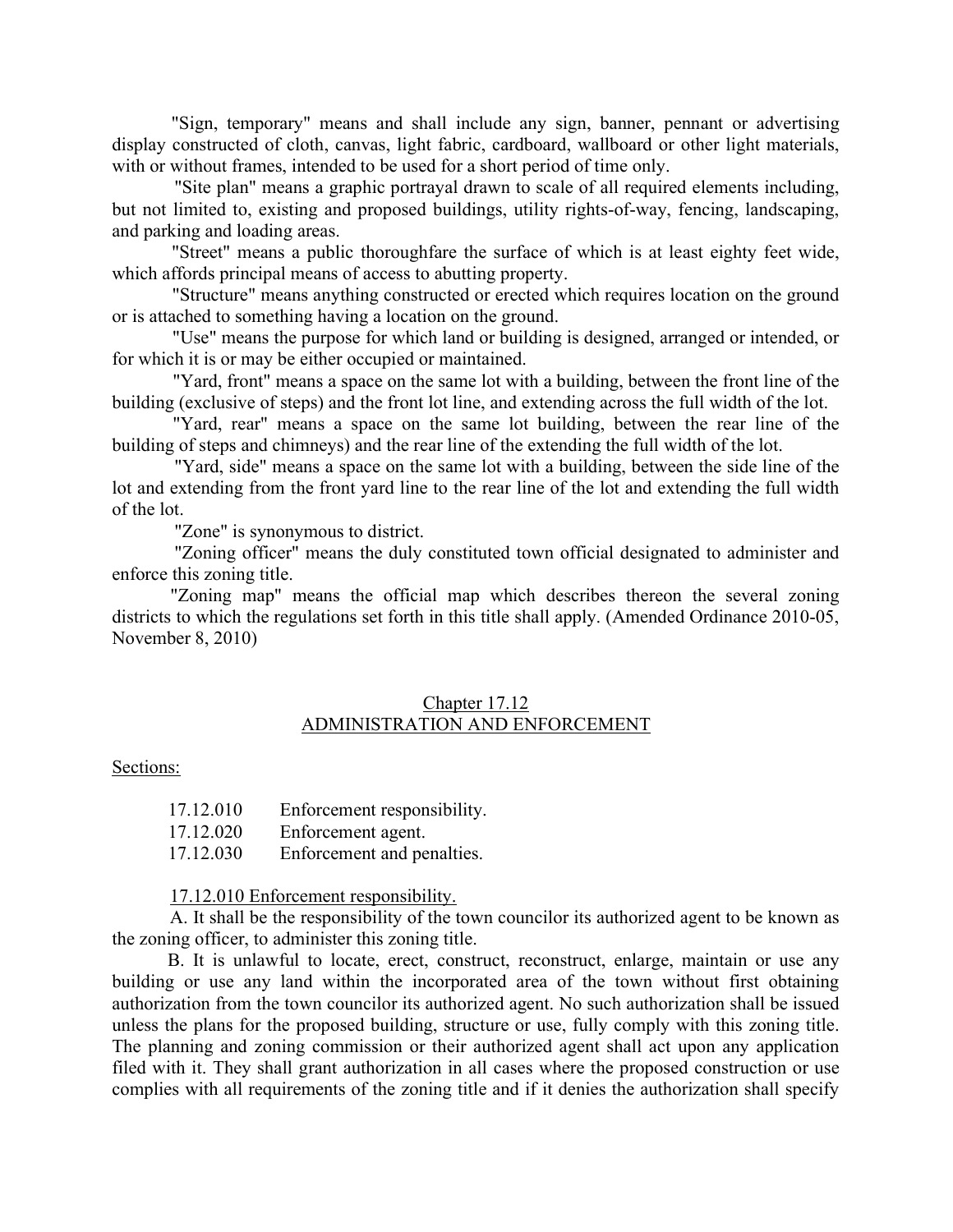the reasons for such denial. (Prior Code  $\S$  7-801)

### 17.12.020 Enforcement agent.

A. The planning and zoning commission, with the approval of the town council, may appoint a zoning enforcement agent for the administration and enforcement of the provisions of this title. This agent shall be designated the zoning officer.

B. The zoning officer shall have the authority and responsibility to enter upon public or private premises and make inspection thereof at any reasonable time and for any proper purpose of enforcing this title. Further, upon reasonable cause or question as to proper compliance, to revoke any authorization and issue cease and desist orders, requiring the cessation of any construction, alteration or use which is in violation of the provisions of this title. (Prior Code § 7- 802)

17.12.030 Enforcement and penalties.

A. It shall be the responsibility of the town council and agent, the planning and zoning commission, the zoning title.

B. No person shall locate, erect, construct, reconstruct, enlarge, change, maintain or use any building or use of land in violation of this title or amendment thereto.

C. The planning and zoning commission shall declare each violation a nuisance and order, in writing, correction of all conditions which are found to be in violation of this title. All violations shall be corrected within a period of thirty days after the written order is issued or in a longer period of time as indicated by the planning commission in written order. Any violations not corrected within the specified period of time shall be prosecuted.

D. Any person who violates this title may be punished by a fine of not more than one hundred dollars for each offense. Each day's continuance of such violation shall be deemed to be a separate offense. In addition to the fine, any other appropriate legal action authorized by the town council may be employed against violators of the zoning title. (Prior Code § 7-811)

### Chapter 17.16 ZONING DISTRICTS DESIGNATED

Sections:

17.16.010 Zoning map and boundaries 17.16.020 Establishment of districts.

17.16.010 Zoning map and boundaries. The boundaries and zoning classifications of districts established are as shown on the official zoning map for the town as adopted or amended after public hearings by the town council. Such maps and all notations, references, data and other information shown thereon are, by reference, made a part of this title. (Prior Code  $\S$  7-401 (part))

17.16.020 Establishment of districts. In order to carry out the'provisions of this title there are created zoning district classifications as follows:

Low Density Residential District R-1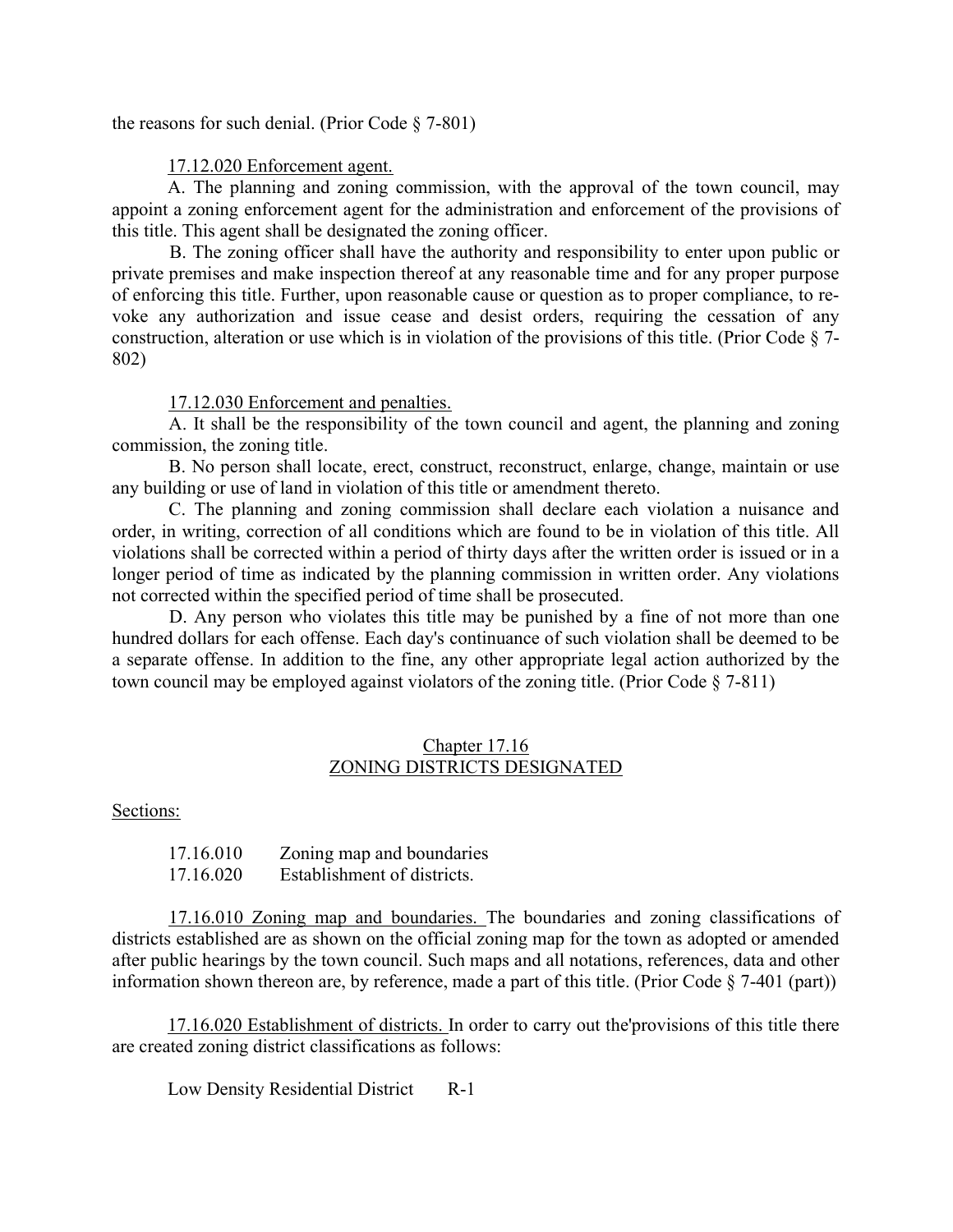| Medium Density Residential District R-2 |                |
|-----------------------------------------|----------------|
| Mobile home Park                        | <b>MHP</b>     |
| <b>Commercial District</b>              | €              |
| <b>Industrial District</b>              |                |
| <b>Public Ownership District</b>        | P <sub>O</sub> |
| (Prior Code $\S$ 7-501 (part))          |                |

# Chapter 17.20 GENERAL PROVISIONS

#### Sections:

| 17.20.010 | Applicability.                    |
|-----------|-----------------------------------|
| 17.20.020 | Nonconforming uses and buildings. |
| 17.20.030 | Premises to be clean and orderly. |
| 17.20.040 | Conditional use permit.           |
| 17.20.050 | Appeals.                          |
| 17.20.060 | Stays.                            |
| 17.20.070 | Legal action.                     |
| 17.20.080 | Liability for damage.             |
| 17.20.090 | Building permits.                 |
| 17.20.100 | Licensing.                        |

17.20.010 Applicability. Except as hereinafter otherwise provided:

A. No building or structure or part thereof and no lot or land or part thereof shall hereafter be used, except in conformity with the use regulations herein prescribed. Any existing lawful use that does not, conform to the use regulations of this title shall be deemed a nonconforming use.

B. No building or structure or part thereof shall hereafter be erected, structurally altered, enlarged or rebuilt except in conformity with the lot dimension, yard ,coverage, height and density regulations herein prescribed.

c. Any building or structure that does not conform to such regulation hereinafter referred to as the design standards of this title shall be deemed a nonconforming structure, irrespective of the use to which it is put. (Prior code  $\S7-402$ )

## 17.20.020 Nonconforming uses and buildings.

A. Normal maintenance, repairs or reconstruction of a building or other structure containing a nonconforming use is permitted; provided, it does not extend the floor area occupied by the nonconforming use.

B. Repairs, reconstructions or structural alterations may be made to a nonconforming building or to a building housing a nonconforming use subject to approval by the planning and zoning commission.

 C. A building or structure lacking sufficient automobile parking space in connection therewith, as required by this title, may be altered or enlarged in order to provide additional automobile parking space as required in this title.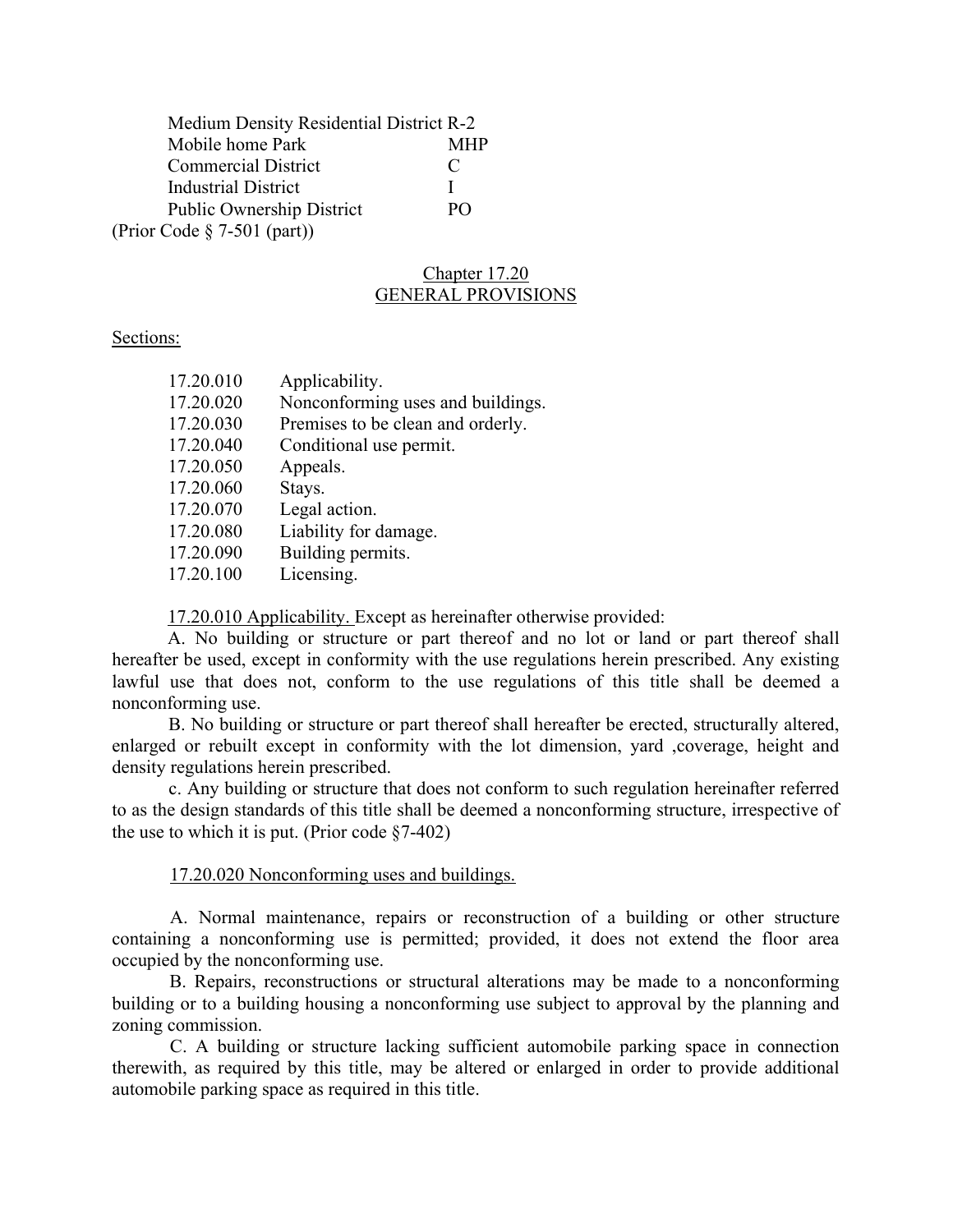D. A building or structure or portion thereof occupied by a nonconforming use, which is, or hereafter becomes, vacant and remains unoccupied for a continuous period of one year, except for dwellings, shall not thereafter be occupied except by a use which conforms to the use regulations of the district in which it is located.

E. A vacant building or structure may be occupied by a use for which the building or structure was designed or intended if so occupied within a period of one year after the use became nonconforming.

 F. The nonconforming use of a building or structure may not be changed except to a conforming use but where such change is made, the use shall not thereafter be changed back to a nonconforming use.

G. The nonconforming use of land, existing at the time the unamended ordinance codified in this title became effective may be continued, provided that no such nonconforming use of land shall in any way be expanded or extended either on the same or adjoining property, and provided that if such nonconforming use of land, or any portion thereof, is abandoned or changed to a conforming use for a period of one year or more, any future use of such land shall be in conformity with the provisions of this title.

H. A nonconforming mobile home may be removed and replaced by another mobile home provided replacement occurs within a period of one year of the date on which the mobile home was removed and meets the requirements of the Wyoming Standards Governing Mobile Home Parks and all other Ordinances herein. (Ord. 2014-01)

### 17.20.030 Premises to be clean and orderly.

A. It shall be the duty of every owner, manager, lessee, renter, tenant or occupant of any building, house, apartment, lot or other property to maintain said premises, including any, adjacent publicly owned, right-of-way, as hereinafter specified, in a clean and orderly condition at all times, permitting no accumulation of rubbish, trash, junk, garbage, litter, discarded or unused building materials, furniture or appliances, automobile parts, animal wastes or other debris.

B. No owner, manager, lessee, renter, tenant or occupant of any building, house, apartment, lot or other property shall allow more than two (2) inoperable vehicles on the subject property. Any inoperable vehicles must be screened from view from the adjoining streets. An inoperable vehicle is any vehicle that cannot be safely and legally operated on a Wyoming public street or highway with no modifications. Multiple adjoining lots associated with one address and/or building shall be treated as one property for purposes of this Ordinance. No vehicle with broken glass, protruding metal or other features that make it unsafe for a danger to people or animals shall be allowed.

 C. It shall be the duty of every owner, manager, lessee, renter, tenant or occupant of any building, house, apartment, lot or other property to cut, pull, remove or otherwise lawfully dispose of all unsightly weeds, wild grasses and other noxious plants growing upon said premises and any adjacent public right-of-way, as hereinafter specified, and to keep any lawn or ground cover or other plantings upon said premises and right-of-way in a well-maintained and attractive condition.

D. The duty imposed by this section to maintain adjacent publicly owned rights-of-way shall extend, in the case of paved roads, only to those portions of such rights-of-way between the adjacent property line and the curb or edge of the road pavement. For alleys, unpaved roads and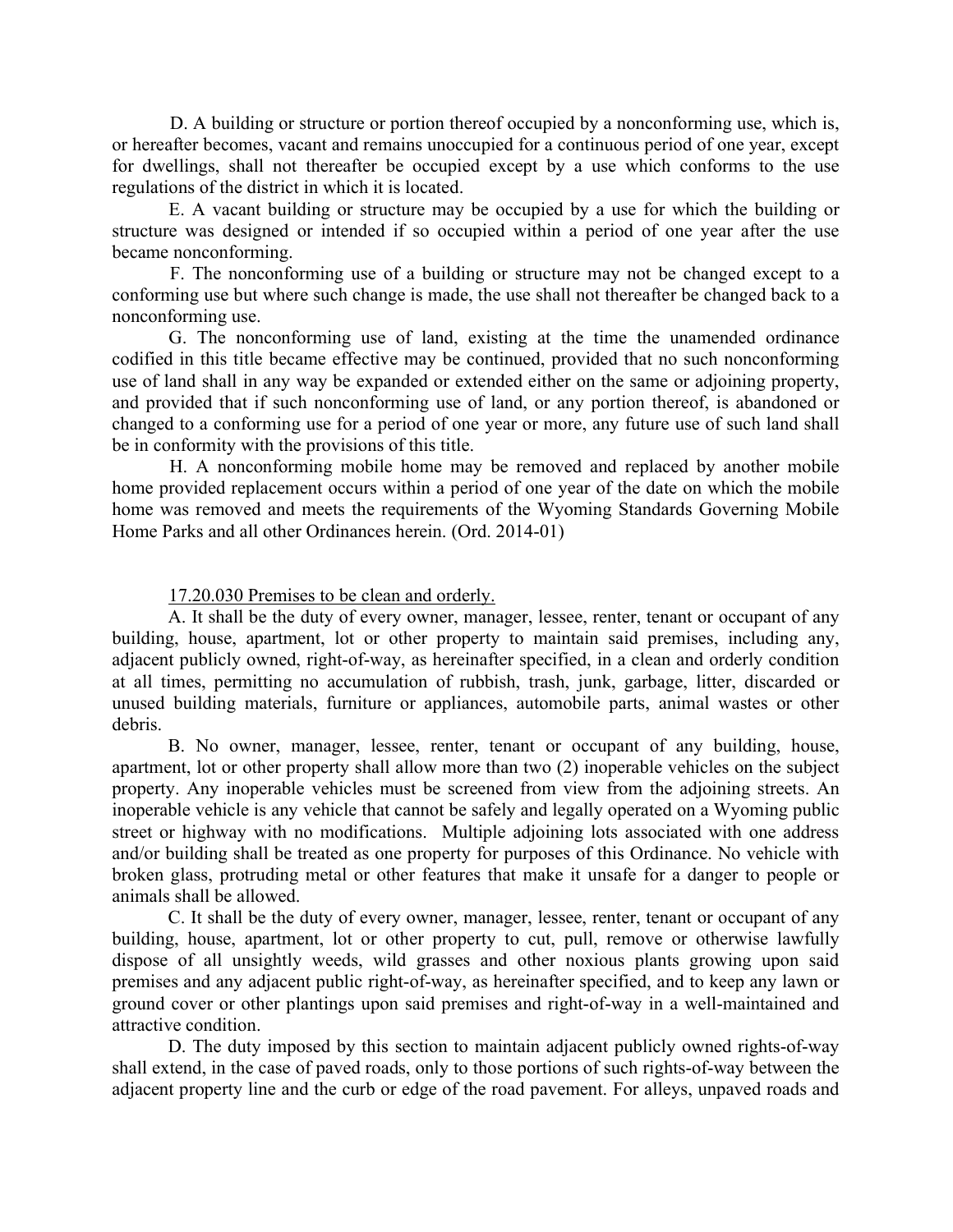other, rights-of-way it shall include only the area between the adjacent property line and an imaginary line drawn parallel to said property line at a distance of three feet.

E. Any violation of the provisions of this section or failure to meet any duty imposed by this section shall constitute a misdemeanor offense and upon conviction thereof the violator may be fined in an amount not to exceed seven hundred fifty dollars, to which may be added costs. The imposition of any penalty for any violation of this section shall not excuse the violation or permit it to continue; and the court shall order all persons convicted hereunder to correct or remedy the violations or defects within a reasonable time; and each day thereafter that the prohibited condition is not corrected or remedied shall constitute a separate and continuing offense for which the court shall impose a fine on a per diem basis.

#### 17.20.040 Conditional use permit.

A. An conditional use permit shall be required for each and every conditional use wherein a person or entity within the jurisdiction of the Town wish an Ordinance to be temporarily inapplicable in a certain instance. No building permit or other permit or license shall be issued for a conditional use by any officer or employee of the town unless a conditional use permit shall have been approved.

B. Application. Application for a conditional use permit shall be made at the office of planning and zoning commission on forms provided for that purpose.

C. Development Plan. The applicant for a conditional use permit shall prepare a site plan

of the proposed conditional use, drawn to scale and showing all existing and proposed buildings,

utility rights-of-way, fences, landscaping, automobile parking and loading area and any other

information the planning and zoning commission may deem necessary. Four copies of the sight

plan shall be submitted along with the application.

D. Fee. Any and all fees concerning conditional use permits shall be set by resolution of the Town Council, in addition to any building permit or other fees.

E. Public Hearing and Notice.

1. The Planning and Zoning Commission shall hold a public hearing on all conditional use applications at which all interested parties shall have an opportunity to be heard. Notice of the time and place of the public hearing and the nature of the conditional use sought shall be given by one publication in a newspaper of general circulation in the town at least fifteen days before the date of such hearing or alternatively notice may be posted at the town hall at least fifteen days before the date of such hearing. Notification shall also be sent to at a minimum, owners of property immediately adjoining, disregarding any roads or rights-of-way, the property for which a Conditional Use is sought, such notification to be memorialized by signature by said neighbors. The posted notices shall be in number, size and location as prescribed by the zoning officer and shall state the present zoning classification, the proposed conditional use and the time and place of the public hearing on standard signs provided by the town. Notices shall be posted by a designated town official and removed by the same within fifteen days after the. public hearing has been held ..

2. After its public hearing and after due deliberation, the planning and zoning commission shall certify its findings and recommendations on any proposed conditional use to the Town Council in writing in accordance with subsections F and G of this section.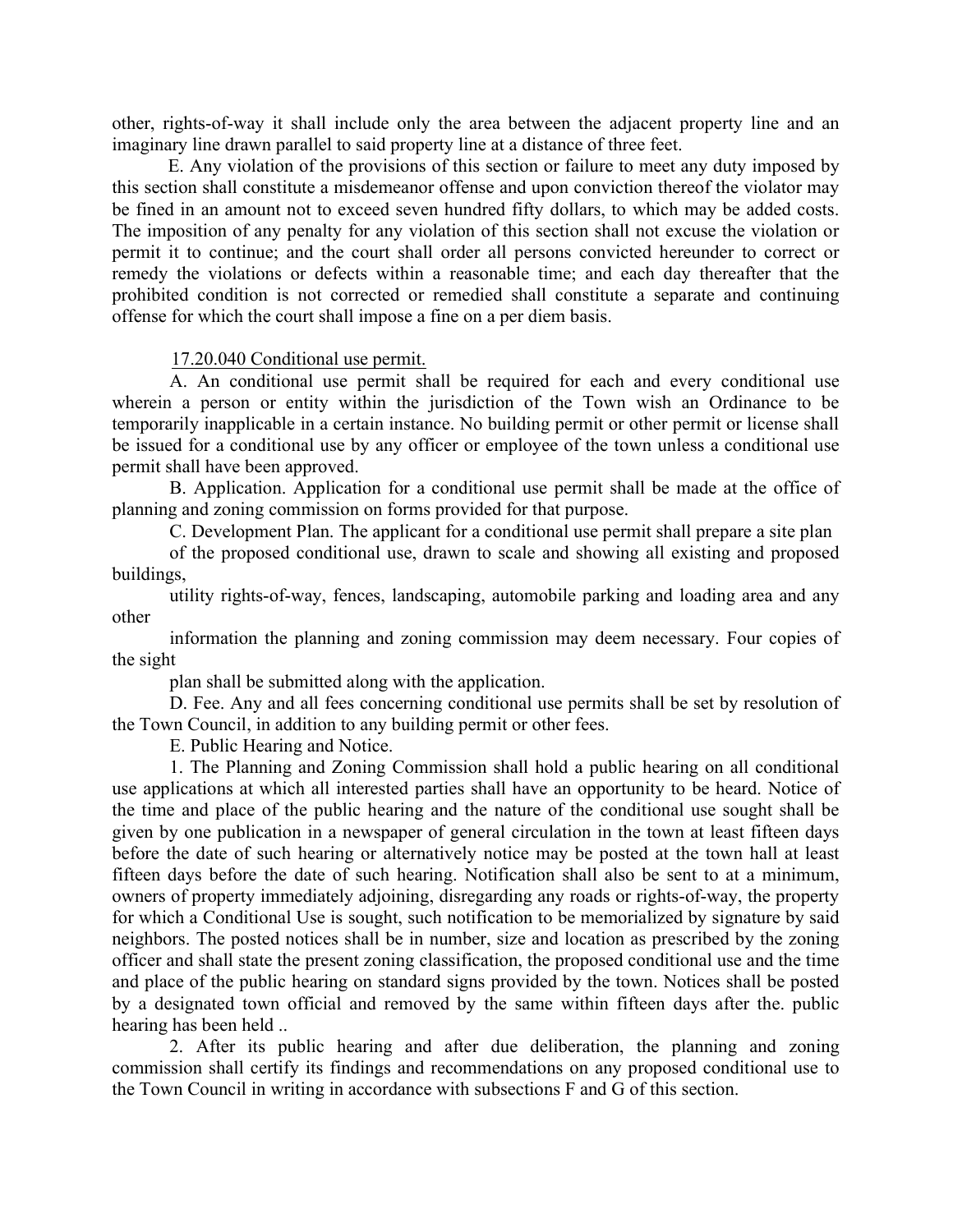3. No conditional use shall be considered by the council until after it has been the subject of a public hearing before the planning and zoning commission and the commission has forwarded its findings and the recommendations to the council. In its deliberations on zoning matters before it, the council shall take into consideration any evidence and material available to it, comments of public agencies and the findings and recommendations of the planning and zoning commission. The council may also request additional information from the applicant. No conditional use shall be put into effect unless a majority of the council votes in favor of its adoption.

F. Commission Action. The planning and zoning commission may approve, modify and approve, or deny the conditional use application. In approving any conditional use, the Planning and Zoning Commission and/or the Town Council shall may regulations and conditions as are necessary, to protect the public welfare.

G. In approving a conditional use, the planning and zoning commission may find:

1. That the proposed use is necessary or desirable and will contribute to the general well-being of the community;

2. That the proposed use will comply with the regulations of this title;

3. That the use will not be detrimental.to the health, safety, or general welfare of persons residing or working in the vicinity, or injurious to property or improvements in the vicinity;

4. That the proposed use is in harmony with the intent of this title, the master plan and any other applicable ordinances of the town.

H. Inspection. A Town Designee may inspect the conditional use during the course of the use to insure that it complies with the conditions of the use permit.

L Time Limit. A conditional use permit shall be null and void when the conditioned use has ceased, the ownership of the subject property has changed, or upon revocation of the permit, after hearing, by either the Town Council or the Planning and Zoning Commission, whose decision to revoke may be appealed to the Town Council.

J. Revocation. A conditional use permit may be revoked upon failure to comply with the conditions, imposed with the original approval of the permit and/or if the exercise of the Conditional use becomes detrimental to the Town or the public. (Ord. 2016-05; 1/9/2017)

17.20.050 Appeals. Any decision of the planning and zoning commission which does not automatically go to the town council, may be appealed to the town council by any person aggrieved or affected by any decision of the planning and zoning commission or their authorized representative. Such appeal shall be made within ten days from the date of the action being appealed by filing a notice of appeal with the town council.. The planning and zoning commission shall forthwith transmit to the town council all papers constituting the record of the action being appealed. (Prior code §7-805)

17.20.060 Stays. An appeal of a decision by the planning and zoning commission or its authorized representative shall stay all proceedings in furtherance of the action appealed, unless the planning and zoning commission or its authorized representative shall certify to the town council, after notice of appeal has been filed with both of them, that by reason of facts stated in the certificate, a stay would cause imminent peril to life or property. In such case, the proceedings shall not be stayed other than by a restraining order which may be granted by the town councilor by a court of record on application or notice to the planning and zoning commission or its authorized representative, and on due cause shown. (Prior code §7-806)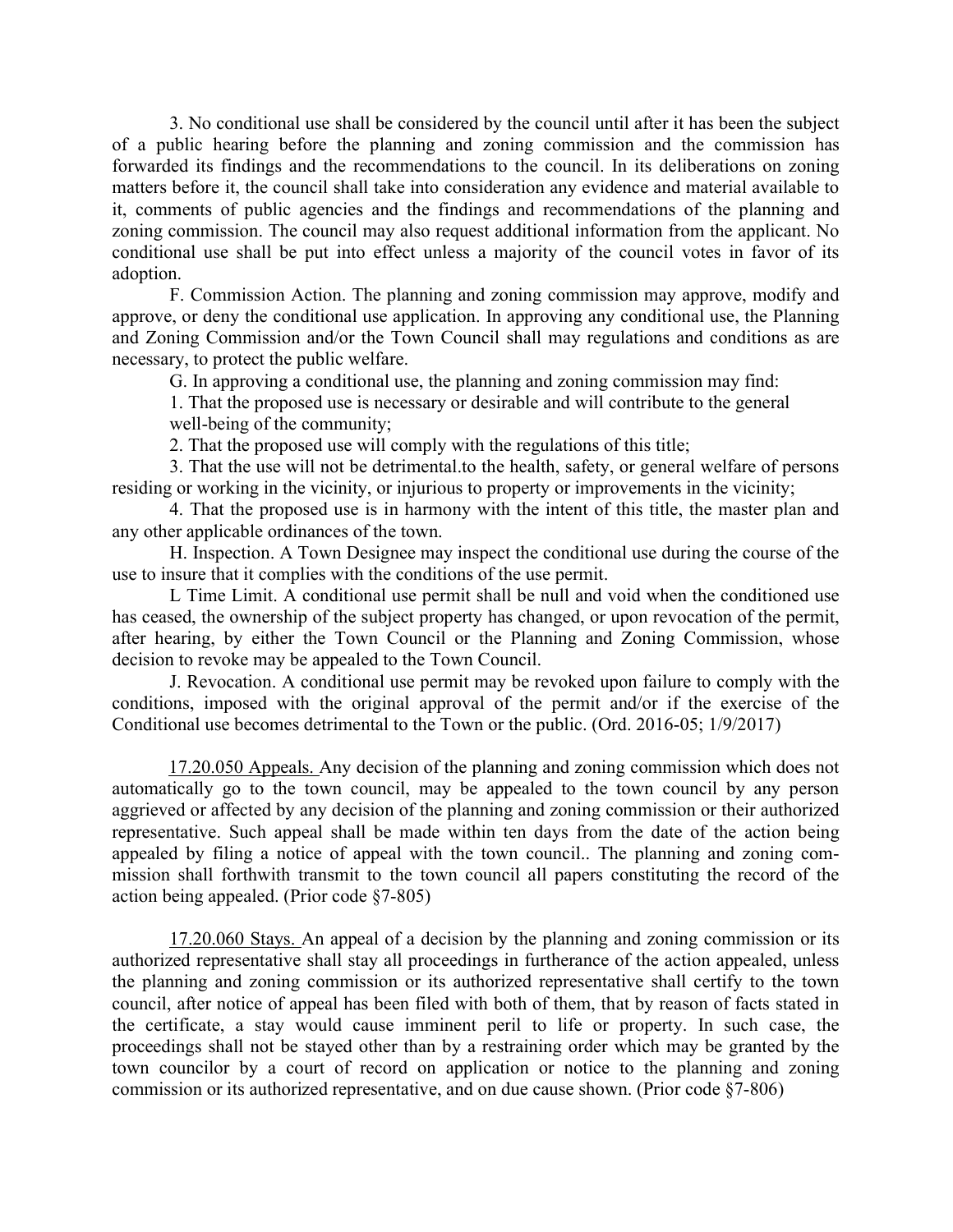17.20.070 Legal action. In case any building or structure is, or is proposed to be, erected, constructed, reconstructed, altered, maintained or used, or any land is proposed to be used in violation of any provision of this title, or any amendment thereof, the town council and the attorney for the town or any owner of real estate within the zoned areas, in addition to other remedies provided by law, may institute injunction, mandates, abatement or any other appropriate action to prevent, enjoin, above or remove such unlawful erection, construction, reconstruction, alteration, maintenance or use. (Prior code §7-807)

17.20.080 Liability for damages. This title shall not be construed to hold the town responsible for any damage to persons or property for reason of the inspection or reinspection authorized in this title or failure to inspect or reinspect for reason of issuing authorization in the administration and enforcement of this title. (Prior code §7-808) .

#### 17.20.090 Building permits.

A. Building permit applications shall be filled out by contractor, authorized agent, or owner of land and be submitted to the building inspector. Such permit becomes null and void if work or construction authorized is not commenced within one hundred eighty days.

B. The applicant for a building permit shall prepare a site plan, except where the building permit concerns interior or exterior changes with no alteration of the building's dimensions. The site plan shall be drawn to scale and show all existing and proposed buildings, utility rights-ofway, fences, landscaping, automobile parking and loading areas and any other information the planning and zoning commission may deem necessary.

C. Building permits and site plans shall be submitted to the planning and zoning commission for review. (Prior code §7-809)

17.20.100 Licensing. All officials and public employees of the town which are vested with the duty or authority to issue permits or licenses shall enforce the provisions of this title. Any permit or license issued and used in conflict with the provisions of this title shall be null and void. (Prior code §7-810)

## Chapter 17.24 R-1 LOW DENSITY RESIDENTIAL DISTRICT

Sections:

| 17.24.010 | Purpose                   |
|-----------|---------------------------|
| 17.24.020 | Permitted uses.           |
| 17.24.030 | Conditional uses.         |
| 17.24.040 | Lot and yard requirements |

17.24.010 Purpose. A. Purpose. The purpose of the R-1 low density residential district is to provide appropriate locations where low density residential neighborhoods may be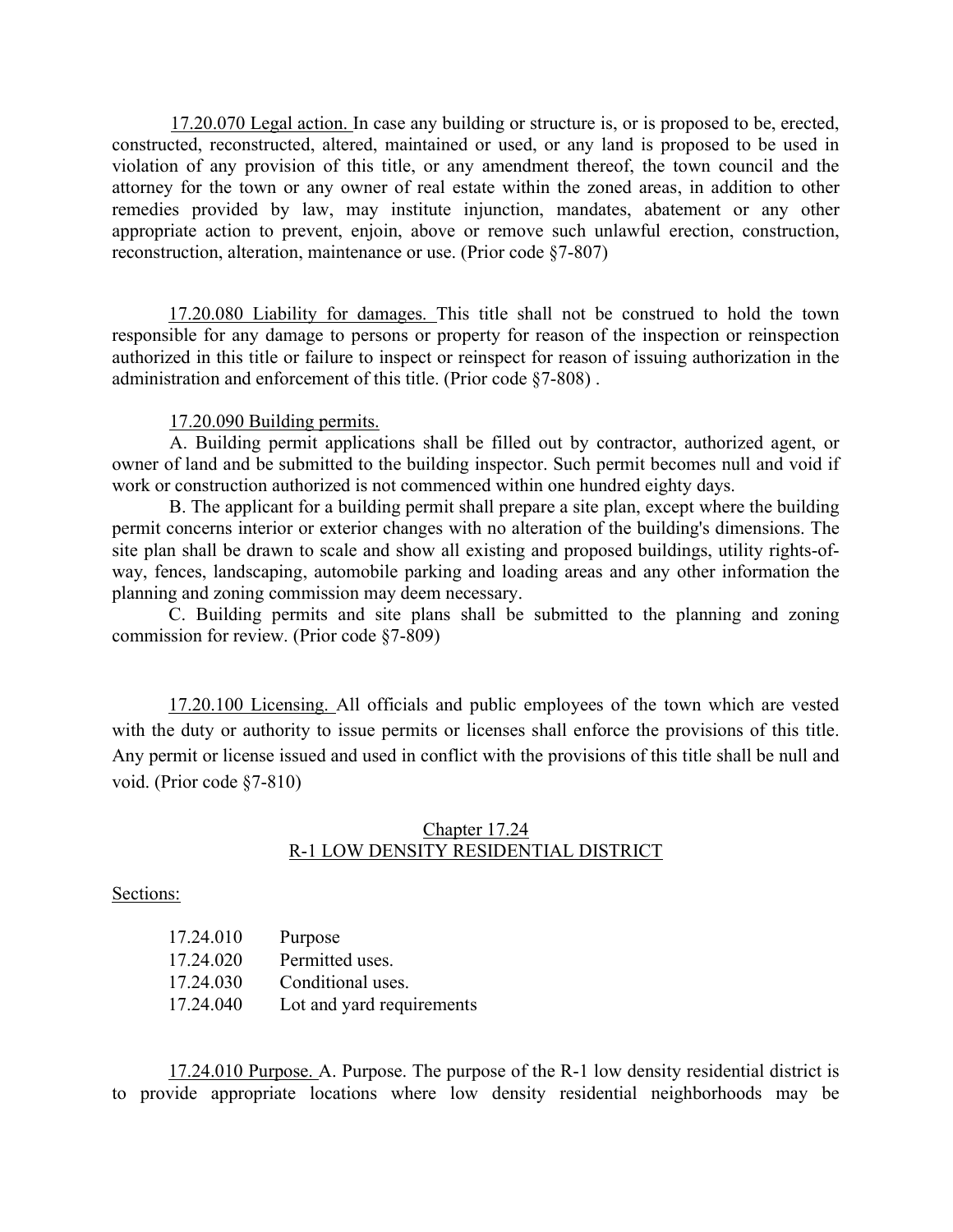established, maintained and protected. The regulations also permit the establishment, with proper controls, of churches, schools, libraries, parks and playgrounds. The regulations are intended to prohibit those uses that would be harmful to a single-family neighborhood. (Prior code §7-501)

17.24.020 Permitted uses. The permitted uses in the R-1 low density residential district are:

A. One Single-family dwelling unit or two-family dwelling unit with a common party wall;

B. Home Occupations;

C. Parks and playgrounds. (Prior code §7-501 (part))

17.24.030 Conditional uses. The conditional uses in the R-1 low density residential district are:

A. Churches and public libraries;

B. Educational institutions;

C. Hospitals, clinics, and day care centers;

D. Public utilities and facilities. (Prior code §7-501 (part))

17.24.040 Lot and yard requirements. The lot and yard requirements for the R-1 low density residential district are:

A. Minimum lot size, ten thousand square feet:

B. Minimum front setback twenty feet:

C. Minimum side setback six feet, except on corner lots where minimum setback is twenty feet one each side.

D. Minimum rear setback, one foot from alley, five feet without alley.

E. Maximum Fence height on corner lots shall be four feet high for twenty feet from the intersection corner.

F. Maximum building height, twenty five (25) feet.

G. Minimum setback on any entrance twenty ( 20) feet from the nearest property line. (Ord. 2003-6, 11/10/2003)

17.24.045 Fences and Walls.

A. No fence, wall, or retaining wall in an R-1 district shall be erected until application for the approval of a permit by the town administration. The application must include a plan showing the lot dimensions, the location of existing buildings and improvements, the proposed fence location, and the proposed fence heights for each side, and the proposed fencing materials. The application may be referred to the Planning and Zoning Commission for its recommendations before consideration by the Town Council.

B. Fences, walls, and retaining walls may not exceed a height of 48 inches in the front yard and for a distance of 40 feet from the front lot line and may not exceed a height of 6 feet 0 any other part of the zone lot. 0 corner lots, on fence, wall, retaining wall or obstructing foliage shall be allowed within 40 feet of the point of intersection of the two intersecting property lines forming the corner or, in curved property lines, the projected point of intersections of the two property lines extended.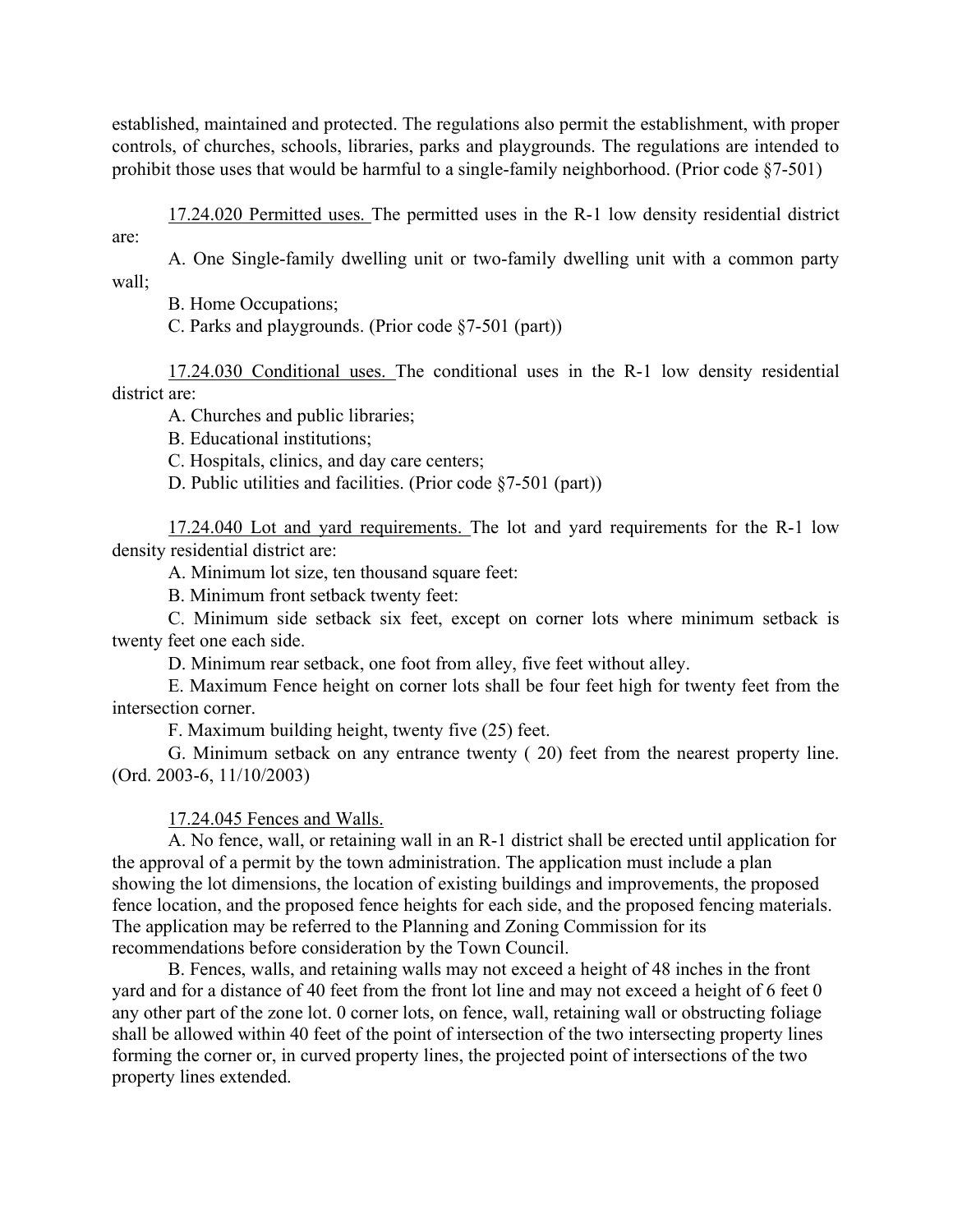C. Fencing materials used shall be of the same material on any side of the zone lot being fenced which is of the same height, and all such materials shall be constructed and maintained in a neat and workmanlike manner.

D. No barbed wire or electrically charged fences shall be allowed.

E. The construction or maintenance of a fence in violation of this section is declared a nuisance. In addition to any other remedies or penalties provided by the Marbleton Municipal Code, where such a nuisance is found to exist the mayor shall have notice served on the owner, occupant or agent in charge of any property upon which such nuisance exists, or upon the author of such nuisance, giving notice of the existence of the nuisance and demanding abatement within 48 hours from service or delivery of notice, unless a longer time is given by the mayor. If the nuisance is not abated within the time set by the notice, the Town may initiate proceedings in a court of competent jurisdiction for abatement of such nuisance. (7/12/2021)

#### 17.24.050 Bulding Construction Time Limit

No building or structure or part thereof, which was manufactured in another location, shall be placed, moved or relocated into the Town of Marbleton, if that building or structure was manufactured more than ten (10) years before it is placed, moved or relocated. Before the placement of any such building, absent a variance or conditional use permit, a permit allowing such placement shall be obtained from the Town Clerk. Such a permit shall only issue upon showing that the proposed building being placed is in compliance with this Ordinance. (Ord. 2013-3; 2/10/2014)

### Chapter 17.28 R-2 MEDIUM DENSITY RESIDENTIAL DISTRICT

Sections:

| 17.28.010 | Purpose                    |
|-----------|----------------------------|
| 17.28.020 | Permitted Uses.            |
| 17.28.030 | Conditional Uses.          |
| 17.28.040 | Lot and Yard Requirements. |
| 17.28.050 | Parking.                   |
| 17.28.060 | Fences and Walls           |

17.28.010 Purpose. The purpose ofthe R-2 medium density residential district is to provide appropriate locations where medium density residential neighborhoods may be established, maintained and protected. The regulations also permit the establishment, with the proper controls, of churches, schools, libraries, parks and playgrounds. The regulations are intended to prohibit those uses that would be harmful to a single-family neighborhood.

17.28.020 Permitted uses. The permitted uses in the R-2 medium density residential district are:

A. Single and two family dwelling units with a common party wall.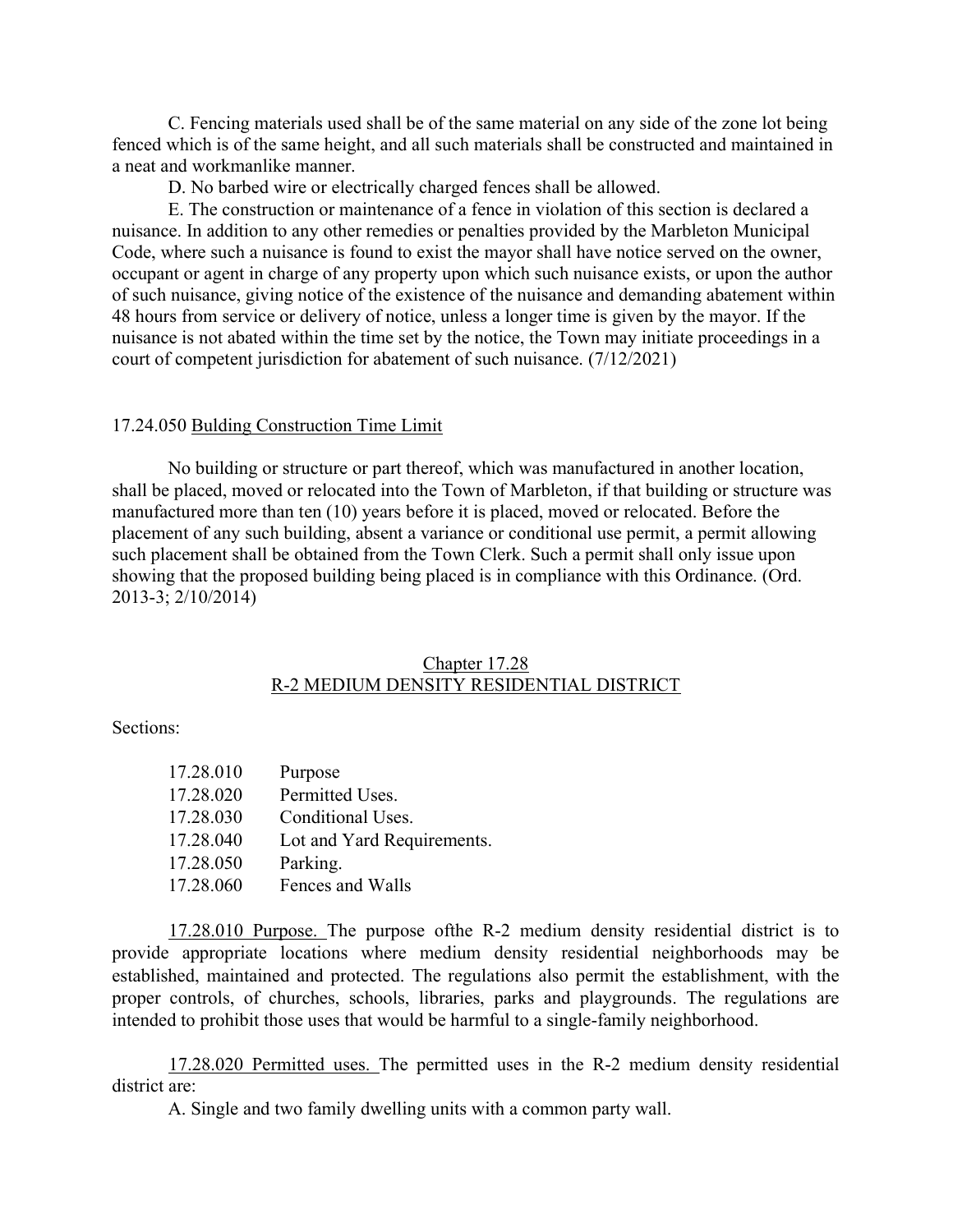B. Home occupations.

C. Parks and playgrounds.

17.28.030 Conditional uses. The conditional uses in the R-2 medium density residential district are:

A. Multiple dwellings.

B. Churches and public libraries.

C. Educational institutions.

D. Hospitals, clinics, and day care centers.

E. Public utilities and facilities.

F. Parking lots for permitted or conditional uses.

G. Business in an accessory building. (Prior code §7-501 (part))

17.28.040 Yard and lot requirements. The lot and yard requirements fro the R-2 medium density residential districts are:

A. Minimum lot size, 7,000 square feet.

B. Minimum front setback, 20 feet.

C. Minimum side setback, 6 feet, except on corner lots, where minimum setback is 20 feet on each street side.

D. Minimum rear setback, 1 foot with an alley, 6 feet without an alley.

E. Maximum fence height on corner lot shall be 4 feet high for 20 feet from the intersection corner.

F. Maximum building height, 35 feet (not to exceed 2 stories).

G. Minimum setback for an entrance driveway is 20 feet from the nearest property line. (Ord. 2003-5,2003; Prior code §7-501 (part) ).

17.28.050 Parking. Multiple dwellings shall have a minimum of 1 parking space per unit. (Prior code §7-501 (part)).

17.28.060 Fences and Walls.

A. No fence, wall, or retaining wall in the R-2 medium district shall be erected until application for the approval of a permit by the town administration. The application must include a plan showing the lot dimensions, the location of existing buildings and improvements, the proposed fence location, and the proposed fence heights for each side, and the proposed fencing materials. The application may be referred to the Planning and Zoning Commission for its recommendations before consideration by the Town Council.

B. Fences, walls, and retaining walls may not exceed a height of 48 inches in the front yard and for a distance of 40 feet from the front lot line and may not exceed a height of 6 feet 0 any other part of the zone lot. 0 corner lots, on fence, wall, retaining wall or obstructing foliage shall be allowed within 40 feet of the point of intersection of the two intersecting property lines forming the corner or, in curved property lines, the projected point of intersections of the two property lines extended.

C. Fencing materials used shall be of the same material on any side of the zone lot being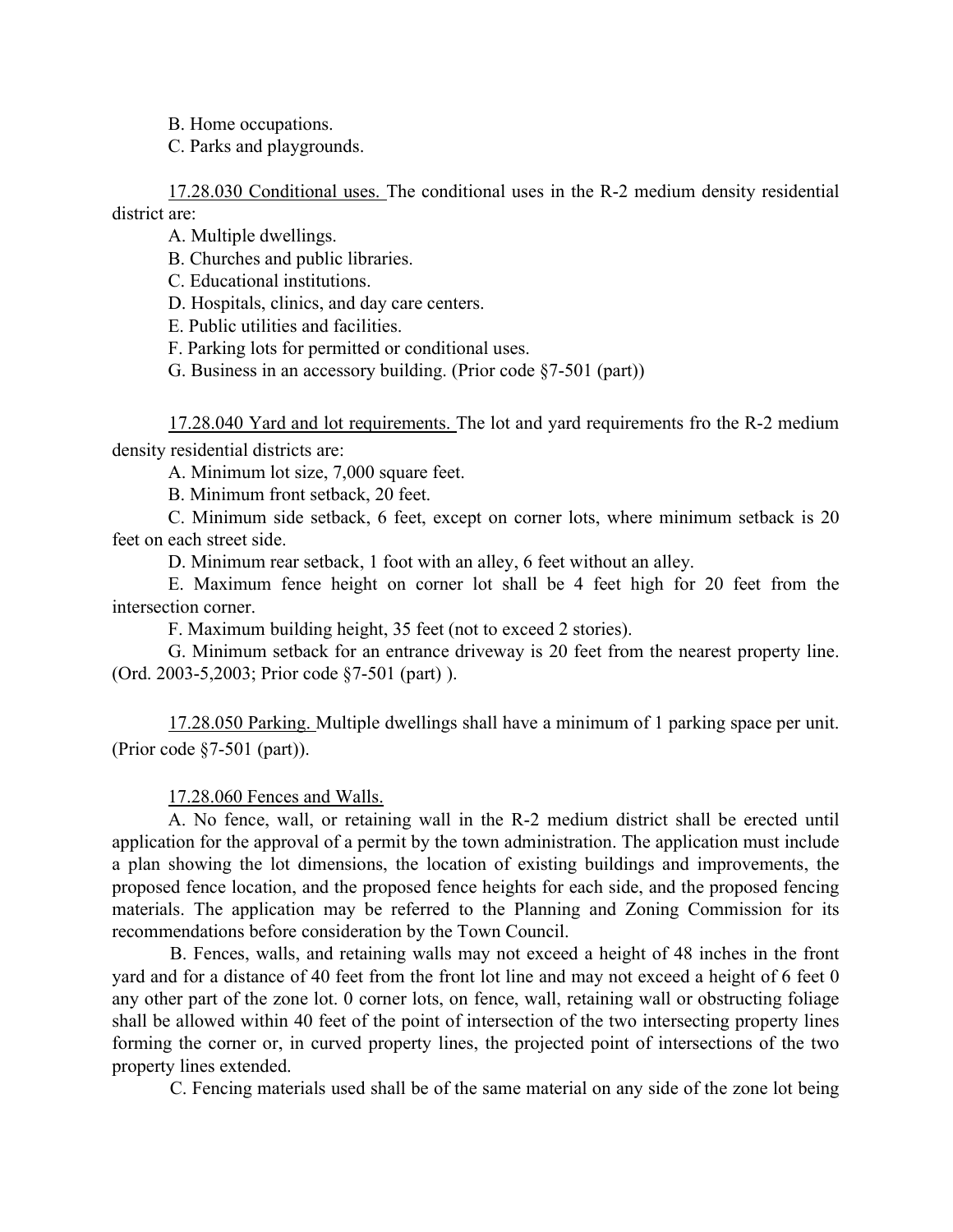fenced which is of the same height, and all such materials shall be constructed and maintained in a neat and workmanlike manner.

D. No barbed wire or electrically charged fences shall be allowed.

E. The construction or maintenance of a fence in violation of this section is declared a nuisance. In addition to any other remedies or penalties provided by the Marbleton Municipal Code, where such a nuisance is found to exist the mayor shall have notice served on the owner, occupant or agent in charge of any property upon which such nuisance exists, or upon the author of such nuisance, giving notice of the existence of the nuisance and demanding abatement within 48 hours from service or delivery of notice, unless a longer time is given by the mayor. If the nuisance is not abated within the time set by the notice, the Town may initiate proceedings in a court of competent jurisdiction for abatement of such nuisance. (Ord. 2001-8, 2001)

### 17.28.070 Building Construction Time Limit

No bulding or structure or part thereof, which was manufactured in another location, shall be placed, moved or relocated into the Town of Marbleton, if that building or structure was manufactured more than ten (10) years before it is placed, moved or relocated. Before the placement of any such building, absent a variance or conditional use permit, a permit allowing such placement shall be obtained from the Town Clerk. Such a permit shall only issue upon showing that the proposed building being placed is in compliance with this Ordinance.

(Ord. 2013-3; 2/10/2014)

# Chapter 17:32 MHP MOBILE HOME, PARK DISTRICT

## Sections:

| 17.32.010 | Purpose.                                                                 |
|-----------|--------------------------------------------------------------------------|
| 17.32.020 | Permitted uses.                                                          |
| 17.32.030 | Conditional uses.                                                        |
| 17.32.040 | Definitions.                                                             |
| 17.32.050 | Plans and specifications.                                                |
| 17.32.060 | Permits.                                                                 |
| 17.32.070 | Inspection of mobile home parks.                                         |
| 17.32.080 | General provisions which apply to mobile home parks.                     |
| 17.32.090 | Water supply sampling.                                                   |
| 17.32.100 | Registration of occupants.                                               |
| 17.32.110 | Refuse disposal.                                                         |
| 17.32.120 | Special standards governing overnight facilities for mobile homes, truck |
|           | campers and tenting units.                                               |

17.32.010 Purpose. This district is intended to allow Eor mobile homes in a planned envrronment. This section contains special development standards similar to those ldopted by the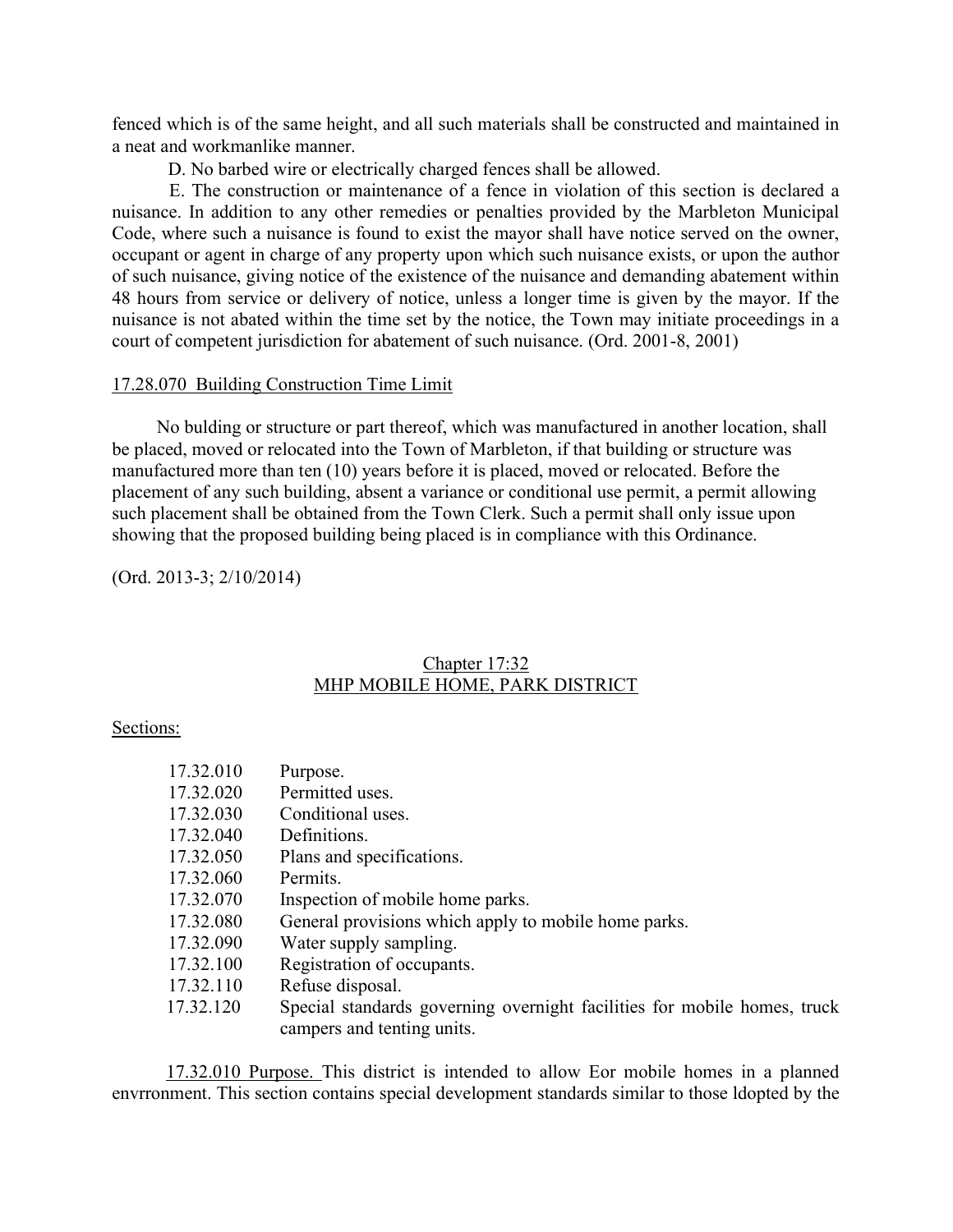state. In addition to these regulations, all nobile home parks must comply with all applicable state standards and secure all necessary state approvals prior to requesting final approval by the town. (Prior code §7-501 (part))

17.32.020 Permitted uses. The permitted uses for the mobile home park district are:

 A. Mobile homes in a mobile home park and complying with all of the provisions of these regulations and the subdivision regulations of the town;

B. Home occupations;

C. Parks and playgrounds. (Prior code §7-501(part))

17.32.030 Conditional uses. The conditional uses for the mobile home park district are:

A. Churches and public libraries;

B. Educational institutions:

C. Hospitals, clinics, and qay care centers;

D. Public utilities and facilities;

E. Parking lots for permitted or conditional uses. (Prior code §7-501(part))

17.32.040 Definitions. For the purposes of this chapter:

"Approved" means acceptable to the health authority following his determination as to conformance with these standards and good public health practice.

"Health officer," as used in this chapter, means the administrator of the Division of Health and Medical Services, Wyoming Department of Health and Social Services, or his authorized representative.

"Mobile home" means a structure so constructed as to permit its being conveyed upon a public street or highway and constructed in such a manner as will permit permanent year-round occupancy thereof as a dwelling. Such unit's overall length shall be thirty-three feet or more. A structure having a flush toilet, bath or shower and all other usual home facilities. (This definition also applies to structures termed as "doublewides").

 "Mobile home park" means an area designed for and occupied by three or more mobile homes or facilities defined in the definition of "mobile home" and "tent trailer" in this section or unit spaces of predesignated type which may be utilized for living purposes, either permanent, seasonal or botn.

"Person" means person, firm, corporation or association.

"Sanitary station" means a facility provided for the emptying of tanks and flushing of hoses of sewage holding tanks in travel trailers or other travel vehicles.

"Service building" means a building housing separate toilet and bathing facilities for men and women having laundry facilities and a service sink.

 "Service sink" means a sink used for clean-up purposes within the service building and liquid waste disposal.

"Tent" means a shelter made of flexible material erected directly on the ground.

 "Tent trailer" means a vehicle less than twenty feet in length with an expandable enclosure of canvas, fabric or metal constructed in such a manner that temporary facilitles for sleeping or dwelling are provided.

"Travel trailer" means a vehicle used and so constructed as to permit its being used as a conveyance upon public streets or highways and duly licensable as such,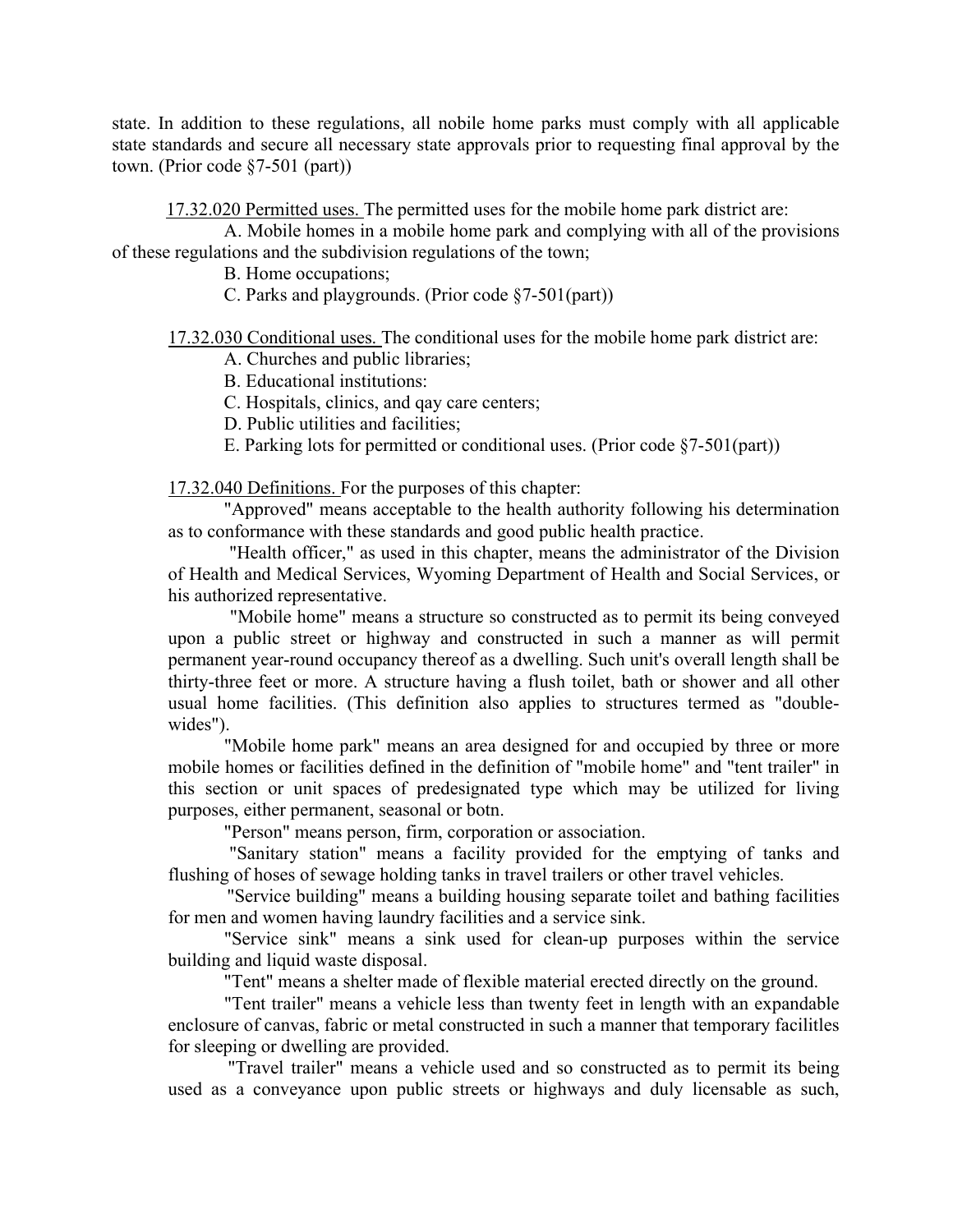constructed in such a manner as will permit occupancy thereof as a temporary or seasonal dwelling.

"Travel trailer or truck camper" means a travel trailer or truck camper which mayor may not have either a flush toilet, bath or shower. NOTE: Usually they contain a water tank and dishwashing facilities, therefore, dishwasher wastes must be provided for.

"Truck camper" means any vehicle used or so constructed as to permit its being used as a conveyance upon the public streets or highways and duly licensable as such, constructed in such a manner that temporary facilities for dwelling or sleeping are provided upon the frame or bed of such vehicle. Such facilities may be either permanently or temporarily attached.

"Unit space" means a designated plot of ground within a mobile home park for the accommodation of one unit of a predesignated type. (Prior code  $\S7-501(part)$ )

17.32.050 Plans and specifications. No corporation, association, institution, firm or person shall construct a mobile home park as defined in these standards without prior written approval of the town and the health officer. One copy of the complete plans and specifications for the construction and operation of the proposed mobile home park shall be submitted to the town for review in accordance with town procedures and shall also be submitted to the Division of Health and Medical Services; Environmental Surveillance and Control Services, Wyoming Department of Health and Social Services, Cheyenne, Wyoming, at least forty-five days prior to the proposed date for bid letting or the start of construction. All plans shall show the following:

A. The area dimension and boundaries of the mobile home park site;

.

B. The number, location, size, designated use of all unit spaces, plus a designation as to specific usage. Information relating to recreation, solid waste disposal, insect and rodent control;

C. The location and width of surface materials of roadways and walkways;

D. The location of the service building(s), if provided/ plus any other proposed structures (storage building (s) / garbage and trash stations, etc.);

E. Proof of current approval or permit to construct the water supply system, sewage collection, and disposal system from the Department of Environmental Quality;

F. A floor plan of the service building(s) shall be prepared showing the number and location of toilets, urinals, shower(s), or bath(s), lavatory(s), laundry facility(s), service  $sink(s)$ ,  $door(s)$ , window(s), and all other pertinent information (walls, ceiling and floor finishes to be submitted);

G. Complete plans and specifications of the sanitary station and its location;

 H. Plans and specifications of all other structures to be constructed or existing within the mobile home park;

I. Statement of compliance with the town building, zoning and/or health approvals shall accompany the plans to the appropriate state agency. Construction shall not deviate from the submitted plans and specifications without additional review by the town and state. (Prior code §7501(part)).

17.32.060 Permits. It is unlawful for any person to operate a mobile home park in the town who does not possess a valid, town permit and one from the health officer. Such a permit shall be posted in a conspicuous place. Only persons who comply with the requirements of these standards shall be entitled to receive and retain such a permit. Annual permits are issued by the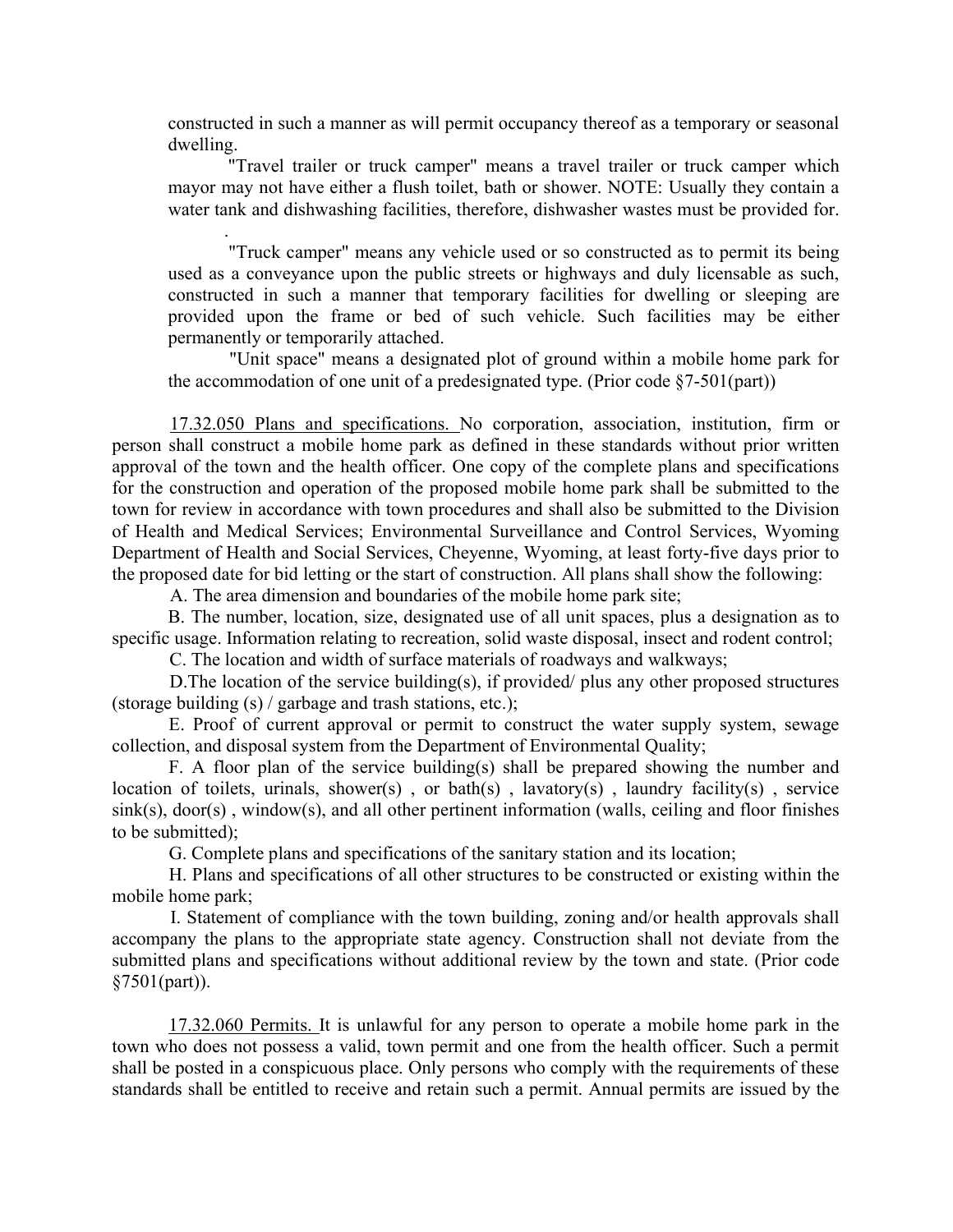state commencing each May 1st and shall remain in force until April 30th of the ensuing year. Such permits must be received to continue operation in the town. The following actions will result in the loss or non issuance of a permit.

 A. Permits shall not be transferable from one person to another person or to a different location than originally issued;

 B. Issuance of Permits. Any person, firm or corporation desiring to operate a mobile home park shall make written application for a permit on forms provided by the town and Environmental Surveillance and Control Services, Division of Health and Medical Services. Prior to issuance of the permit the mobile home park shall be inspected to determine compliance with the provisions of these standards. No permit shall be issued if the standards are not complied with;

 C. The permit may be temporarily suspended by the health officer upon violation by the holder of the terms of these standards or revoked after an opportunity for a hearing by the health officer upon serious or repeated violations.

D. No mobile home park, following temporary suspension or nonissuance of a permit for noncompliance of the standards, shall operate in excess of thirty days. If conditions indicate, special consideration may be granted a mobile home park that has indicated a willingness and intent to achieve total compliance with the standards, a temporary permit may then be issued. Such temporary permits shall be for a specified time. No additional extension shall be granted for reasons of further noncompliance. NOTE: Special investigations may be initiated upon complaint and action may be then taken to apate potential and actual health hazards through the office of the county attorney.

E. After the receipt of a satisfactory application, accompanied by a statement signed by the applicant to the effect that the violated provision or provisions of these standards have been conformed with, the health officer shall make a reinspection, and thereafter as many additional reinspect ions as he may deem necessary to assure himself that the applicant is again complying with requirements; and, in case the findings indicate compliance, shall reinstate the permit. (Prior code §7-501(part))

17.32.070 Inspection of mobile home parks. At least once every twelve months, the health officer will inspect every mobile home park located within the town. In case the, health officer discovers a violation of any item of these standards, he shall make a second inspection after the lapse of such time as he deems necessary for the defect(s) to be remedied. If, upon subsequent inspection of any mobile home park, the health officer finds violations have not been corrected which have previously been brought to the attention of the owner or operator, he shall then give a second notice in writing to the person to whom the permit was issued that upon any consecutive violation of the same item on a third inspection shall necessitate immediate, suspension of the permit. (Prior code §7-501(part)).

17.32.080 General provisions which apply to mobile home parks. The general provisions which apply-to mobile home parks are:

A. Mobile home park areas shall be graded and well drained;

B. The mobile home park shall be adequately lighted at night;

 C. Each mobile home unit shall have its boundaries clearly defined and contain a minimum of three thousand square feet. The minimum width of the unit shall be thirty feet;

D. Each unit shall abut on a driveway not less than twenty-four feet in width which shall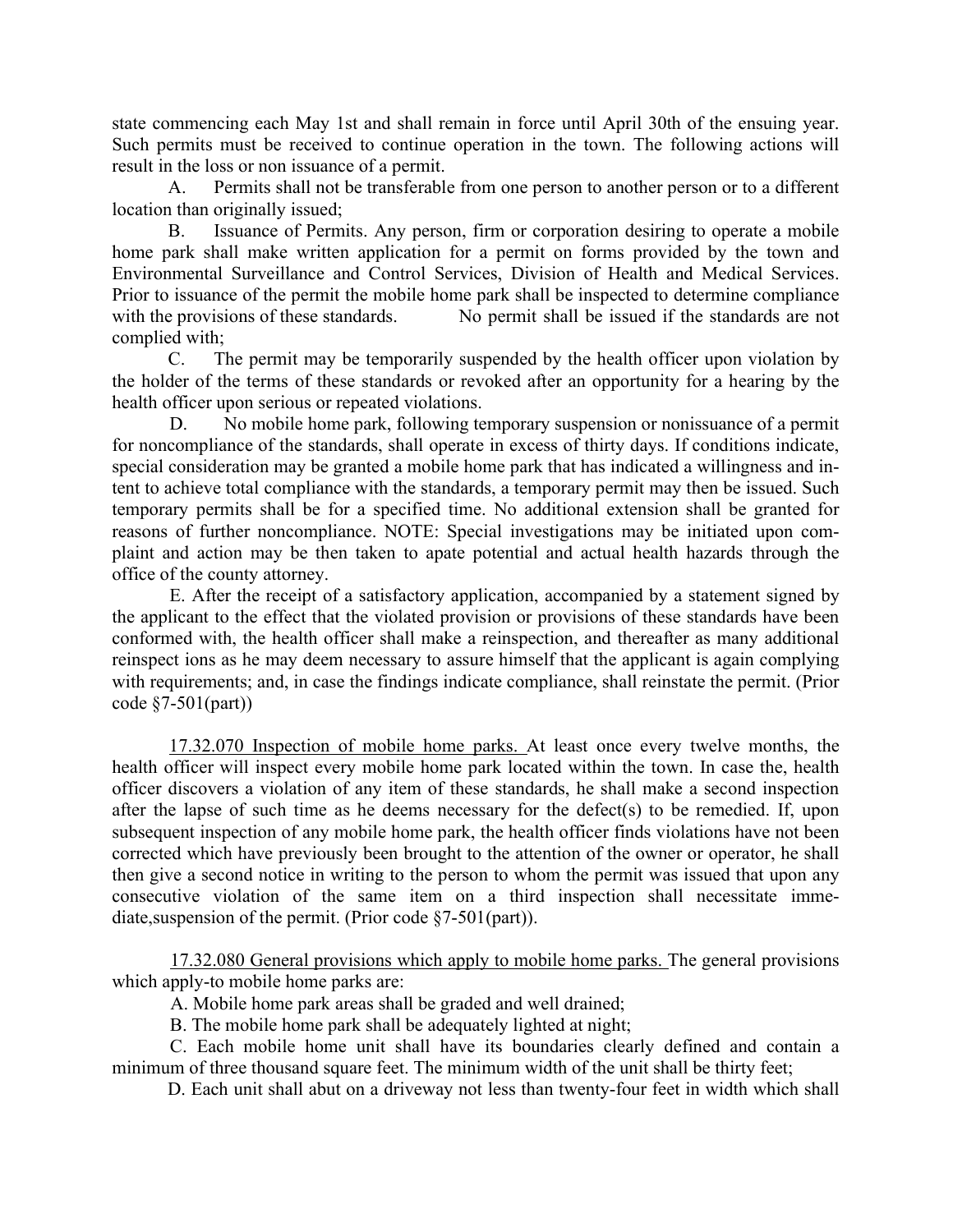have unobstructed access to a public street or highway;

E. Mobile homes shall be located on unit space designated for such use;

 F. Provisions shall be made for adequate all-weather walkways to each designated unit. Parking for one vehicle shall be provided for at each unit.

 G. A sanitary station shall be provided within every mobile home park that provides units or facilities for travel trailers, truck campers or tent trailers.

H. No more than one mobile home unit shall be located on each lot.

 I. Each mobile home unit shall be setback from the lot lines a minimum of twenty (20) feet on the front, six (6) feet from each side, and six (6) feet on the back or one (1) foot if the back lot line borders an alley. (Amended by Ordinance 2010-01, June 14, 2010)

17.32.090 Water supply sampling. Sampling for bacteriological (chemical examination required only once) examination shall be submitted regularly and routinely at the rate of not less than four times per year, while the mobile home park is operating. All mobile homes shall be connected to the town water supply. (Prior code §7-501 (part))

17.32.100 Registration of occupants. Every mobilehome park owner or operator shall maintain a register containing a record of all mobile homes, travel trailers, truck campers, tent trailers and tenters using the mobile home park. The register shall be current. (Prior code §7-- 501(part))

17.32.110 Refuse disposal.

A. All mobile homes shall be connected to the town sewer system.

B. The storage, collection and disposal of refuse shall be in such a manner as to avoid creating an insect or rodent harborage, health hazard, or odor nuisance and shall be approved by the health officer.

 C. Refuse containers shall be provided in adequate numbers within one hundred feet of each unit space and shall be provided with protection from animals, rodents and insects.

 D. Garbage shall be collected and disposed of a minimum of once weekly and more often if needed.

 E. Every mobile home park shall be kept free of rubbish and maintained in a sanitary condition at all times.

F. All harborages for rodents and insects shall be eliminated and prevented.

 G. Flies and mosquitoes shall be controlled by active control measures when required. (Prior code §7-501(part))

17.32.120 Special standards governing overniqht facilities for mobile homes, truck campers and tenting units.

A. General. The following variances from the general provisions in Chapter 17.32 are made only for mobile home parks or parts of mobile home parks catering to the overnight camper utilizing such facilities as truck campers, travel trailers, tents and tent trailers; provided, that if such facilities are provided within a mobile home park, they must be totally separated from the permanent residents.

A. Unit Space.

1. Each designated unit space provided for a truck camper, travel trailer or tent or tenting unit shall contain a minimum of nine hundred square feet;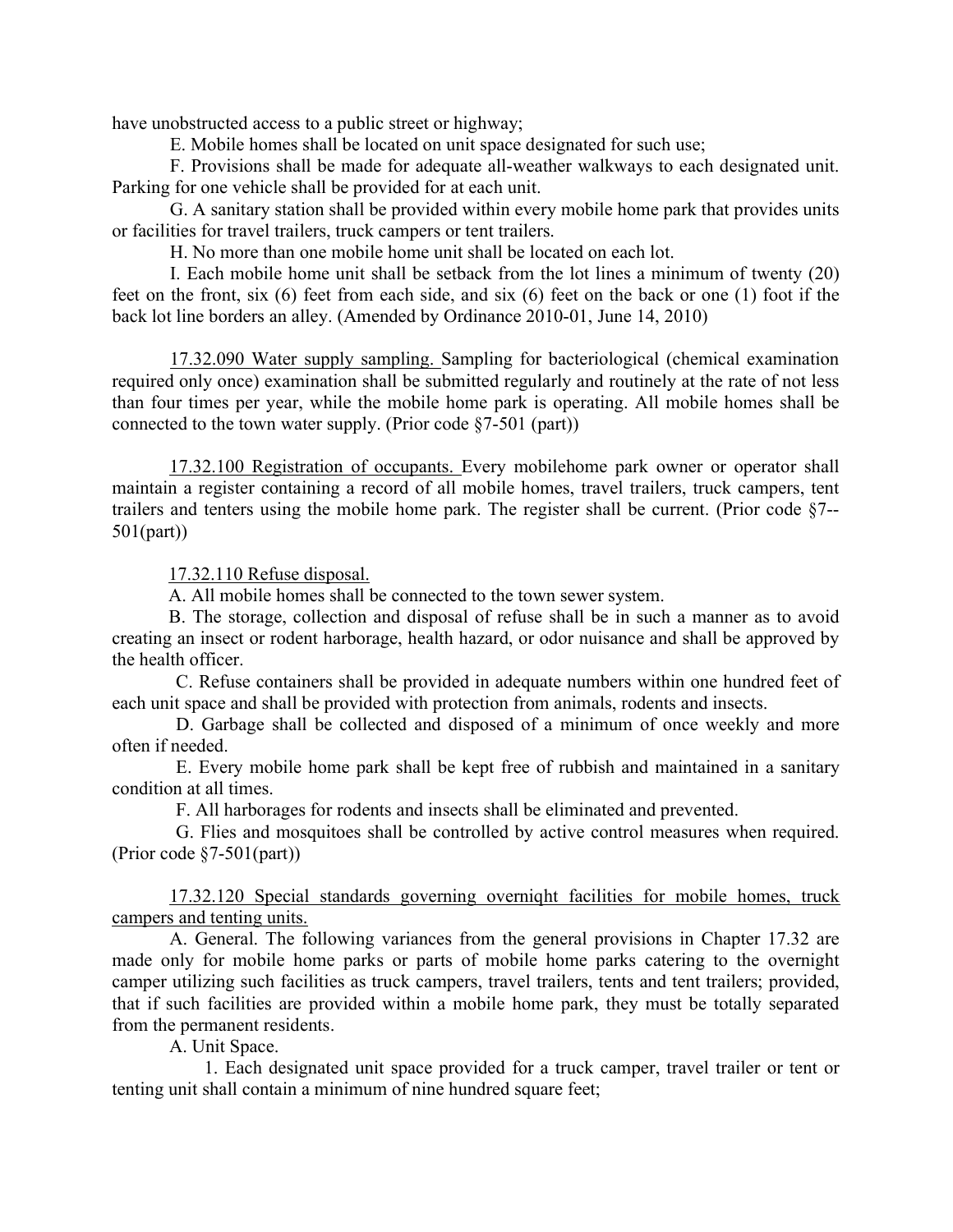2. Each designated unit space provided for tenting units shall be provided with a table and provisions for fire building and easy access to disposal of liquid and solid wastes which might create a public health hazard;

3. No unit space serving a dependent travel trailer, truck camper or tent or tenting unit shall be located farther than, three hundred feet radially from the service building. Unit spaces farther than this distance must be designated for and be used by self-contained units only.

C. Water Supply. The water supply shall be approved by the town, Division of Health and Medical Services, Environmental Surveillance and Control Services, and the Water Quality Division of the Department of Environmental Quality. Tenting and some travel trailer or truck camper units may utilize a central watering unit provided it is not farther than one hundred feet from the farthest unit.

D. Service Building. Each mobile home park which permits overnight campers shall provide the following:

1. A service building which shall be equipped with toilet and bath facilities for each sex. The number of facilities required shall be in a ratio as stated in the following table:

| Number     | Toilets |                | Uri- | Lavoratories | Showers |                | Other  |
|------------|---------|----------------|------|--------------|---------|----------------|--------|
| $\circ$ f  |         |                | nals |              |         |                | $Fix-$ |
| parking    |         |                |      |              |         |                | tures  |
| spaces     |         | Men Women      | Men  | Men Women    |         | Men Women      |        |
| $ 1 - 15 $ |         | $\overline{2}$ |      | 2            |         | $\overline{2}$ | Mini-  |
|            |         |                |      |              |         |                | mum    |
| $ 16-30 $  |         | 3              |      | 3            |         | 2              | of     |
| $31 - 45$  |         | 4              |      | 4            |         | 4              | one    |
|            |         |                |      |              |         |                | slop   |
| $46 - 60$  | 14      | 5.             | 14   | 5            |         | 5              | sink   |
| 61-80      |         | 6              |      |              |         | 6              |        |

2. Each water closet shall be in a private compartment;

3. Sound retardant wall shall separate the toilet facilities for each sex when provided in a single building;

4. Each bath or shower shall be in a private compartment;

5. A slop sink(s) shall be provided for disposal of liquid wastes and for clean up and maintenance of the service building(s);

6. The service building shall be of permanent construction and be provided with adequate light, heat and positive ventilation in shower and bathing areas;

7. Interior construction of the service building shall be cleanable and provide moisture resistant materials on walls, ceilings and floors. Surfaces shall be a light color;

8. All windows, doors or other openings shall be screened or insect entry prevented.

9. All plumbing shall conform to the Uniform Plumbing Code, latest edition thereof and applicable town regulations;

10. Hot and cold running water shall be provided at all times in the service building. (Prior code §7-50l (part))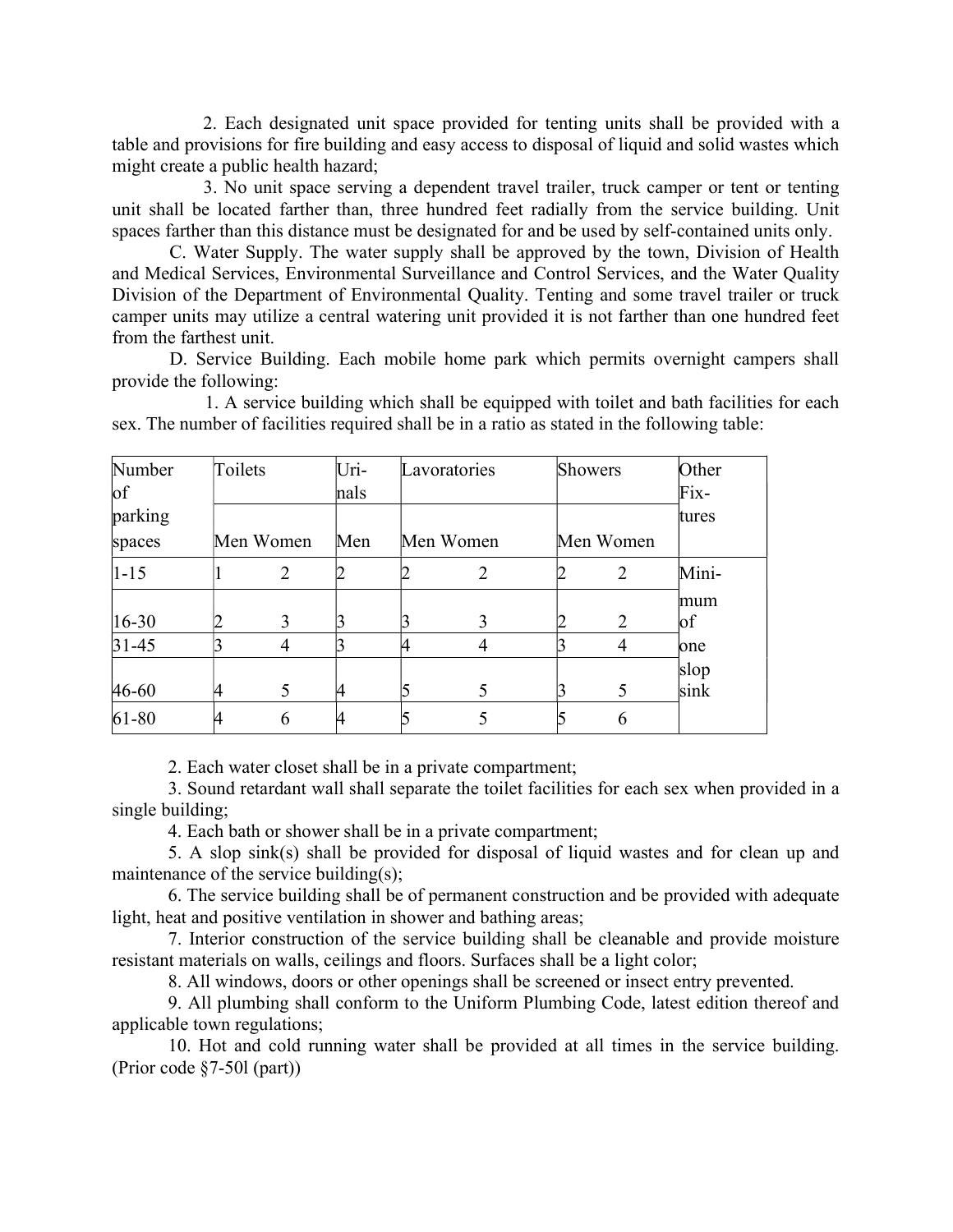#### 17.32.130 Building Construction Time Limi

No building or structure or part thereof, which was manufactured in another location, shall be placed, moved or relocated into the Town of Marbleton, if that building or structure was manufactured before January 1, 1978. Before the placement of any such building, absent a variance or conditional use permit, a permit allowing such placement shall be obtained from the Town Clerk. Such a permit shall only issue upon showing that the proposed building being placed is in compliance with this Ordinance. (Ord. 2013-3; 2/10/2014)

## Chapter 17.36 C COMMERCIAL DISTRICT

#### Sections:

| 17.36.010 | Purpose.                           |
|-----------|------------------------------------|
| 17.36.020 | Permitted uses.                    |
| 17.36.030 | Conditional uses.                  |
| 17.36.040 | Lot and yard requirements.         |
| 17.36.050 | Residences in Commercial Districts |

17.36.010 Purpose. This district is intended for the purpose of grouping those retail, commercial, institutional. and office uses necessary for a central business district serving a major trade area. (Prior code §7-S01(part))

17.36.020 Permitted uses. The following uses may be operated as permitted uses in the district, those uses not listed here shall not be permitted without receiving conditioned use approval. The permitted uses are:

A. Retail neighborhood stores, including grocery stores, frozen food lockers, delicatessens, bakeries, ice cream shops, cafes, restaurants, cafeterias, barber shops, beauty parlors, shoe repair shops, drug stores, variety stores, jewelry stores, electrical appliance stores, radio stores, fix-it shops, art and photographic shops, service stations, automobile supply shops, theaters, milliners, clothing stores, sporting goods shops, cleaner and dyer outlets (not cleaning and dyer plants), serve-yourself laundries, telegraph and telephone exchange buildings, hardware and furniture stores, other retail uses of a nature similar to those above specified. Stores for the conduct of retail or wholesale businesses, not including warehouses; provided that such stores do not give rise to dust, odor, noise, fumes, smoke, gas, wastes or to danger of explosion;

B. Dance halls, nightclubs, saloons, bowling alleys, pool and billiard rooms, enclosed shooting galleries and skating rinks;

C. Funeral establishments;

D. Dancing schools, music schools, business schools and trade schools;

E. Pet shops, taxidermy, dry cleaning, radio broadcasting stations, ice delivery stations, electrical shops, newspaper and printing shops and other uses of a similar nature which do not give rise to dust, odor, noise, fumes, smoke, gas or to danger of explosion. (Prior code §7-501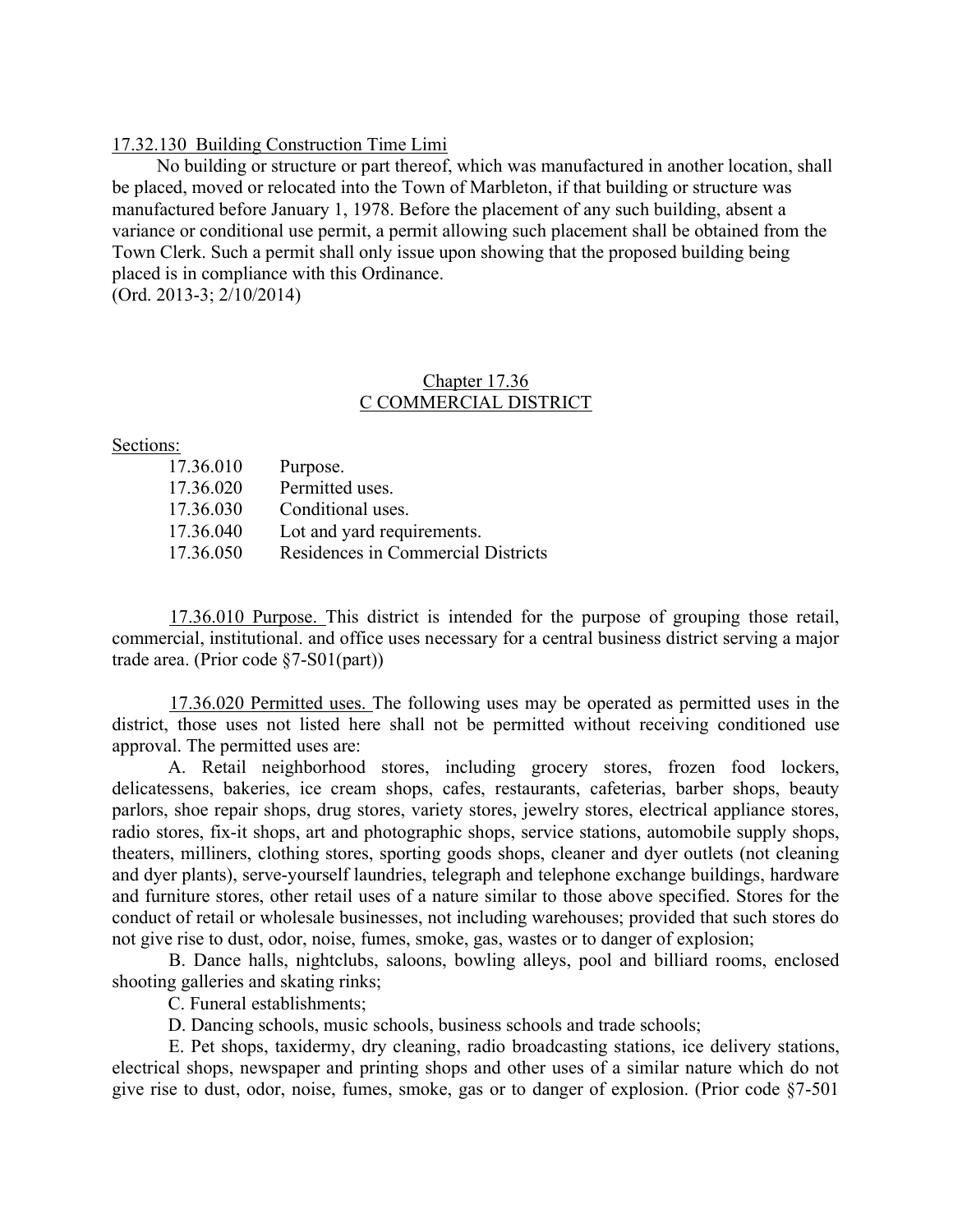(part))

17.36.030 Conditional uses. The conditional uses which may be allowed in a C Commercial district are:

A. Churches and public libraries;

B. Educational institutions;

C. Hospitals, clinics and day care centers;

D. One single-family dwelling wholly contained within the commercial structure or one mobile home exclusively for the use of the owner of the lot and structures or a caretaker employed on the premises by the owner. (Ord. 95-3, 1995; Prior code §7-501(part))

17.36.040 Lot and yard requirements. The lot and yard requirements for the C commercial district are:

A. Minimum lot size, none;

B. Minimum front setback, none;

C. Minimum sid\_ setback, none;

D. Minimum rear setback, none;

E. Maximum building height, thirty feet, not to exceed two stories. (Prior code §7-501 (part))

17.36.050 Residences in Commercial Districts.

A. No new residential building may be constructed or occupied in a C district without a valid Variance. Any residence within a C district, whether new or existing, shall adhere to all applicable Ordinances and standards as if they were in an R-2 district.

B. Reconstruction: An existing residential building or structure in a C district shall be allowed to be rebuilt at the same location so long as the reconstructed building or structure receives proper building permits and conforms to all other requirements of this code. Such reconstructed residential building shall conform with all standards, including setbacks, inspections and codes as if said residence was constructed in a R-2 district. (Ord. 2019-03; 9/9/2019)

### Chapter 17.40 I INDUSTRIAL DISTRICT

Sections:

| 17.40.010 | Purpose                           |
|-----------|-----------------------------------|
| 17.40.020 | Conditional uses.                 |
| 17.40.030 | Lot and yard requirements.        |
| 17.40.040 | Residences in Industrial District |
| 17.40.050 | Livestock                         |

17.40.010 Purpose. This district is intended to allow a compatible mixture of industrial uses which do not require excessively intensive land coverage, generate large volumes of traffic or create obnoxious sounds, glare, dust or odors. There are no permitted uses within this district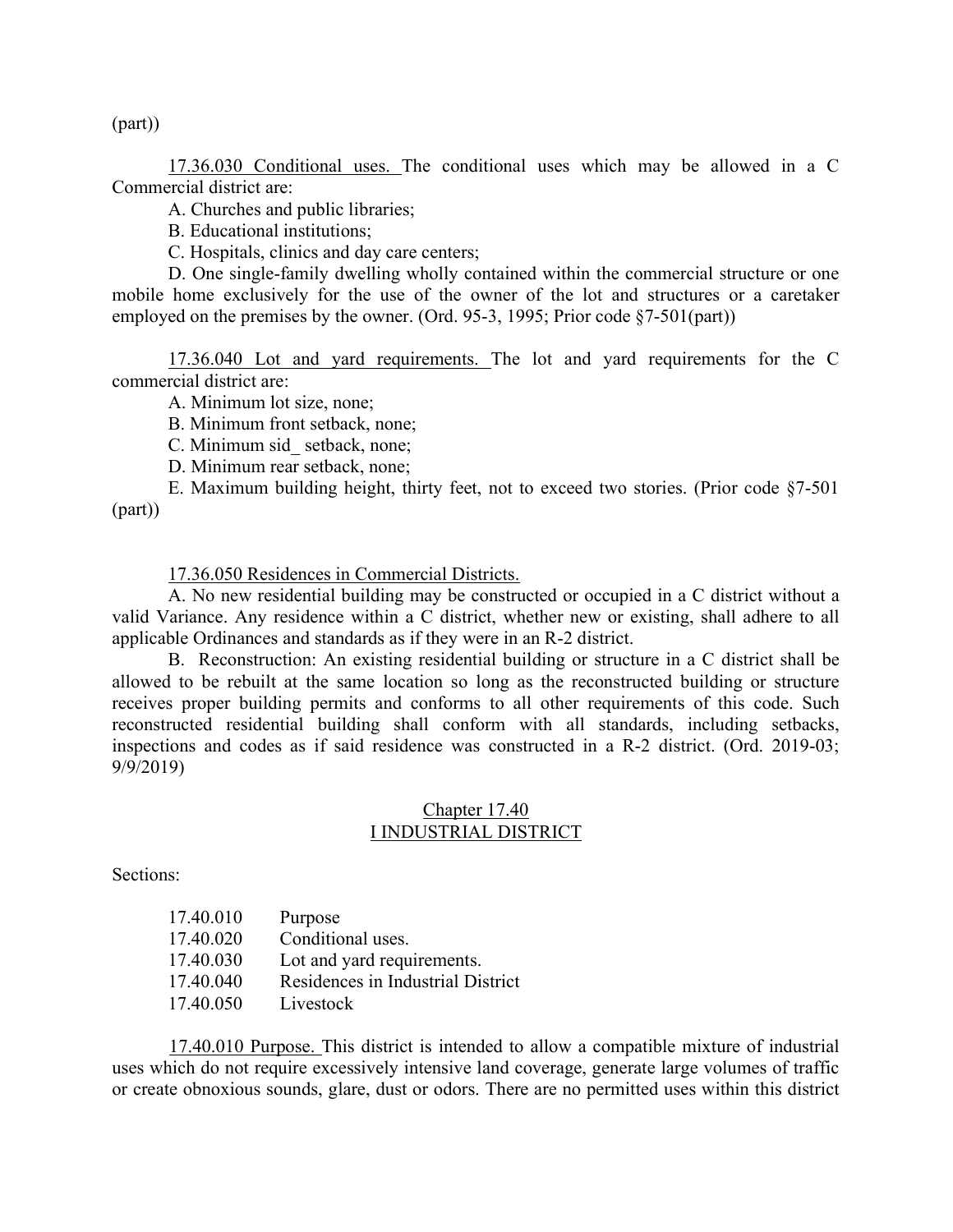because of the small geographic area of the town and the fact that any approved location for an industrial use would-be adjacent to or near residential areas. All proposed industrial uses must be reviewed separately by the town through the conditional use process. (Prior code §7-501 (part))

 17.40.020 Conditional uses. The conditional uses which may be allowed in an I Industrial district are:

A. Any use permitted in a commercial district;

 B. The manufacture, compounding, processing, packing or treatment of such products as candy, cosmetics, drugs, perfumes, pharmaceuticals, toiletries and food products, except the rendering or refining of fats and oils;

 C. The manufacture and maintenance of billboards and commercial advertising structures;

D. Foundry casting of lightweight nonferrous metal not causing noxious fumes or odor;

E. Machine shop or other metal-working shop;

F. Concrete or cement products manufacture;

G. Restricted acetylene gas manufacture or bulk storage provided all hazardous liquids are securely stored within the building;

 H. Public garages, automobile trailer, airplane or boat sales rooms or lots, and commercial parking areas;

I. Veterinary hospitals;

 J. Water hauling businesses, roustabout businesses equipment rental and other oil-fieldrelated industries;

K. Logging or logging-related industries;

 L. Any other trade, industry, or use that will be injurious, hazardous, noxious, or offensive to an extent equal to or greater than those enumerated herein;

M. One single-family dwelling wholly contained within the business or industrial structure or one mobile home exclusively for the use of the owner of the lot and structures or a caretaker employed on the premises by the owner;

N. Any accessory use customarily incident to a use authorized by this section; provided, however, that the following uses shall be prohibited in an industrial district:

1. Ammonia, bleaching powder or chlorine manufacture;

2. Chemical manufacture;

3. Iron or steel foundry of heavyweight casting;

4. Rolling mills;

5. Sodium or sulfur compounds manufacture.

(Ord. 95-2 1995; prior code §7-501(part)) .

17.40.030 Lot and yard requirements. The lot and yard requirements for the I industrial district are:

A. Minimum lot size, none;

B. Minimum front setback, none;

C. Minimum side setback, none;

D. Minimum rear setback, none;

E. Maximum building height, thirty feet. (Prior code §7-501 (part))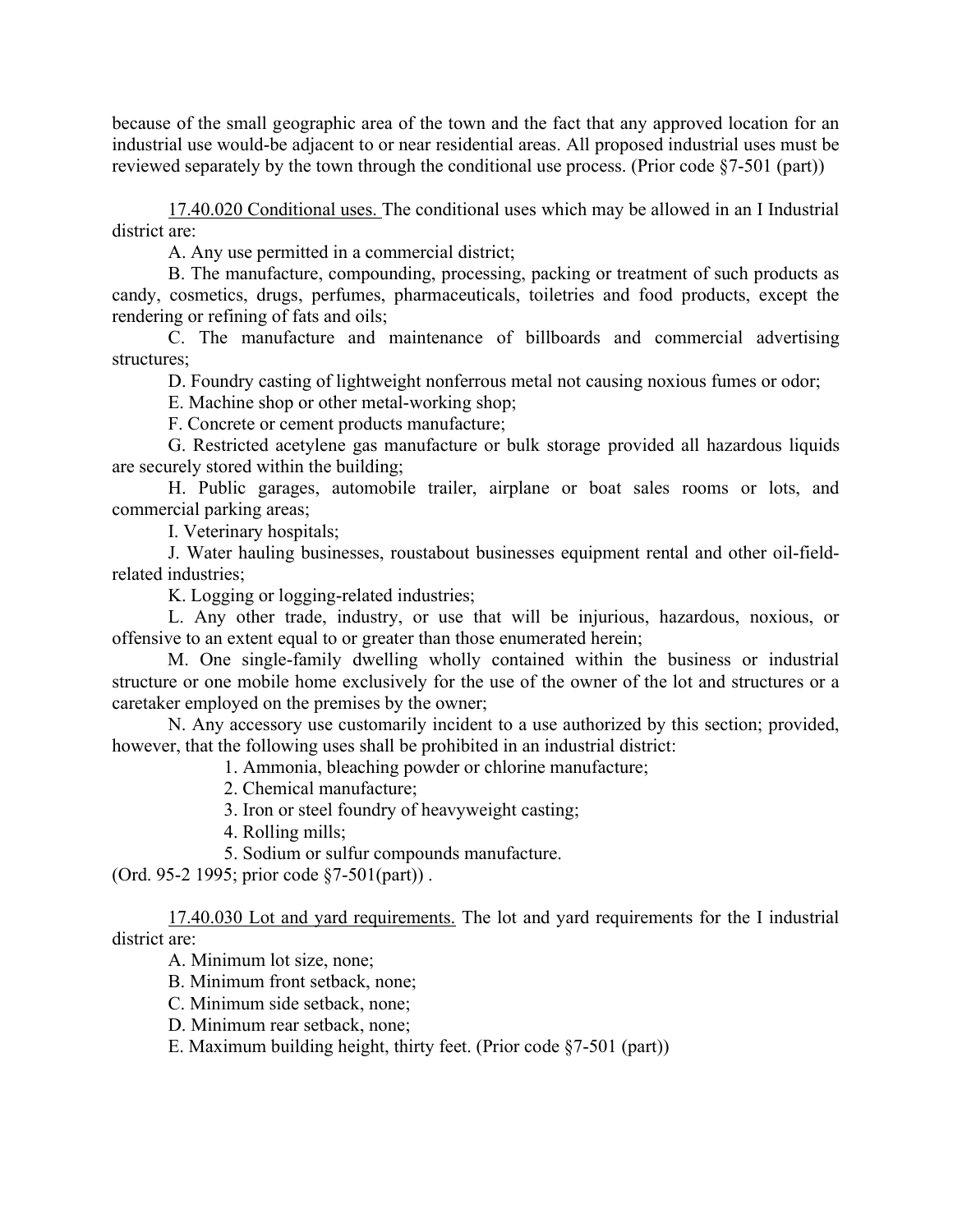17.40.040 Residences in Industrial Districts.

A. No new residential building may be constructed or occupied in an I district without a valid Variance. Any residence within an I district, whether new or existing, shall adhere to all applicable Ordinances and standards as if they were in an R-2 district.

B. Reconstruction: An existing residential building or structure in an I district shall be allowed to be rebuilt at the same location so long as the reconstructed building or structure receives proper building permits and conforms to all other requirements of this code. Such reconstructed residential building shall conform with all standards, including setbacks, inspections and codes as if said residence was constructed in a R-2 district. (Ord. 2019-03; 9/9/2019)

17.40.050 Livestock. Livestock and animals otherwise prohibited may be present in an Industrial Zone so long as such animals comply with the following restrictions:

- A. The animals are maintained on the properties associated with and for the professional use of veterinary clinics or food processing businesses.
- B. In the case of an animal being processed as food, such an animal may only be present for a maximum of twelve (12) hours and a maximum of five (5) such animals at any one time. No animals shall be kept on the premises during periods when the food processing location is closed for more than twenty-four (24) consecutive hours.

# Chapter 17.44 PO PUBLIC OWNERSHIP DISTRICT

Sections:

| 17.44.010 | Purpose.        |
|-----------|-----------------|
| 17.44.020 | Permitted uses. |

17.44.010 Purpose. The purpose of the PO district is to provide a coordinated land planning approach to the sale, rent, lease, purchase, management, or alteration of publicly owned or operated property. Notwithstanding those public uses permitted elsewhere in this code, the PO district is primarily concerned with although not limited to the enlightened planning of parks and recreation areas, public buildings and facilities, other capital improvements of a distinctly significant nature, and the coordination with other public agencies in their future land planning efforts. (Prior code §7-501(part))

17.44.020 Permitted uses. The permitted uses in the PO public ownership district are:

A. Public and private utility services;

 B. Government services such as fire and police stations (jail), libraries, town offices and post offices;

C. Educational institutions;

D. Publicly owned and operated parks and recreational areas. (Prior code  $\S7-501$ (part))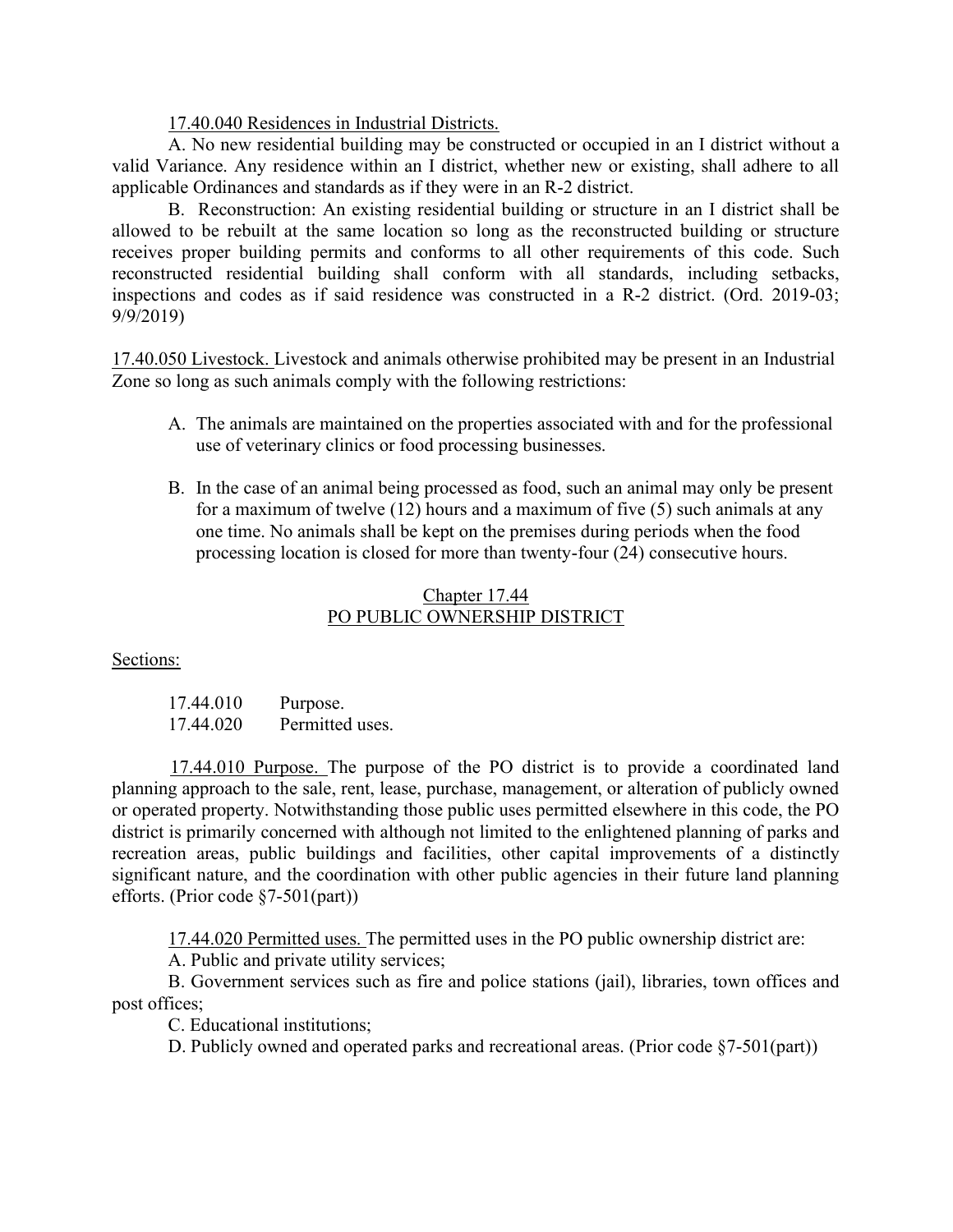## Chapter 17.48 SIGNS

Sections:

| 17.48.010 | Purpose and intent. |
|-----------|---------------------|
| 17.48.020 | Signs--Generally.   |

17.48.010 Purpose and intent. The purpose and intent of this chapter is to establish a set of standards for the fabrication, erection and use of signs, symbols, markings or advertising devices within the town. These standards are designed to protect and promote the health and safety of persons within the community and to aid and assist in tne promotion of business and industry by providing regulations which allow and encourage creativity, effectiveness and flexibility in the design and use of such devices, and minimize the unreasonable restraint upon the needs of the community, while avoiding an environment that encourages visual blight. (Prior code §7-601)

17.48.020 Siqns--Generallv. The following regulations shall apply in the low density (Rl) and medium density (R-2) residential districts and the mobile home park district (MHP):

1. An unlighted signboard not exceeding eight square feet in area, appertaining to the lease or sale of the property, also a bulletin board not exceeding eight square feet in area erected upon the premises of a church or other institution for the purpose of displaying the name and activities of services therein, provided that such sign board must be ,set within five feet of the building lines and located so as not to create a traffic hazard.

B. The following regulations shall apply in the commercial and industrial districts:

1. Signs shall be placed on the sides or tops of the buildings so as not to obstruct a walkway or a view or cause a wind drift. Any other placement of a sign shall be considered a conditional use and subject to review just as any other conditional use. (Prior code §7-602)

## Chapter 17.52 CHANGES AND AMENDMENTS TO ZONING

Sections:

17.52.010 Generally.

17.52.010 Generally. A. The zoning title, including the maps, may be amended from time to time by the planning and zoning commission and the town council. All proposed amendments shall be first proposed by the planning and zoning commission or shall be submitted to the commission for its recommendation.

B. Application. Application for a zoning amendment shall be made to the planning and zoning commission on forms provided for that purpose. .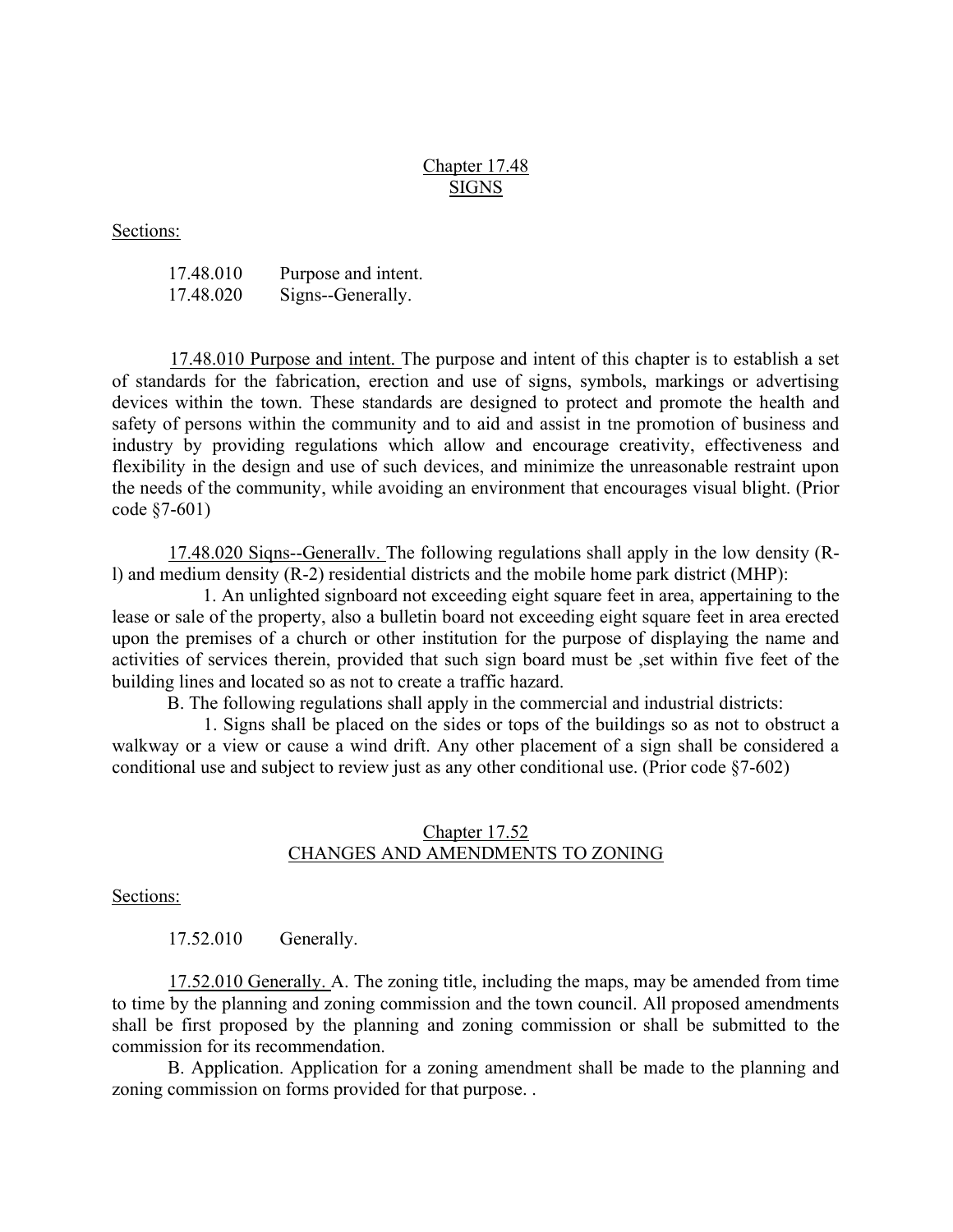C. Development Plan. The applicant' for a zoning amendment shall prepare a site plan such as described in Section 17.20.030.

D. Fee. The zoning amendment fee shall be thirty-five dollars.

E. Public Hearing and Notice.

1. The planning and zoning commission shall hold a public hearing on all amendments to this title and to the district zoning map at which all interested parties shall have an opportunity to be heard. Notice of the time and place of the public hearing and the nature of the amendment sought shall be given by one publication in a newspaper of general circulation in the town at least fifteen days before the date of such hearing or alternatively notice may be posted at the town hall at least fifteen days before the date of such hearing. Also, the area which is to be the subject of the hearing shall be posted for at least fifteen days prior to the hearing. The posted notices shall be in number, size and location as prescribed by the zoning administrator and shall state the present zoning classification, the proposed zoning classification and the time and place of the public hearing on standard signs provided by the town. Notices shall be posted by a designated town official and removed by the same within fifteen days after the public hearing has been held.

2. After its public hearing and after due deliberation, the planning and zoning commission shall certify its findings and recommendations on any proposed amendments to this title or to the district zoning map to the town council in writing, in accordance with subsection F of this section.

3. No zoning amendment shall be considered by the council until after it has been the subject of a public hearing before the planning and zoning commission and the commission has forwarded its findings and the recommendations to the council. In its deliberations on zoning matters before it, the council shall take into consideration any evidence and material available to it, comments of public agencies, and the findings and recommendations of the planning commission. The council may also request additional information from the applicant. No zoning change shall be put into effect unless a majority of the council votes in favor of its adoption.

4. In the event of a protest to a proposed amendment to the district zoning map duly signed and acknowledged by the owners of twenty percent or more of the area of the lots included within the proposed change, or those immediately adjacent within a distance of one hundred forty feet, the amendment shall not become effective except by the affirmative vote of three-fourths of all the members of the town council. In determining the one hundred forty feet, the width of any intervening street or alley shall not be included.

5. All protests to a proposed amendment to the district zoning map, or any withdrawals from such a protest, shall be filed with the zoning officer at least twenty-four hours before the time set by notice for the council meeting at which the proposed amendment will be considered.

 F. Planning and Zoning Commission Action. The planning and zoning commission may approve, modify and approve, or deny the zone change application. The planning and zoning commission shall submit their recommendations of proposed changes and amendments to the town council for its consideration within thirty days after the public meeting unless additional information is requested by the town council or unless agreement is reached by the applicant and the planning and zoning commission to table the matter until the next meeting. Failure of the planning and zoning commission to submit its recommendation within the prescribed time shall be deemed approval by such commission of the proposed change or amendment, except when additional information has been requested or the matter has been tabled, with the approval of the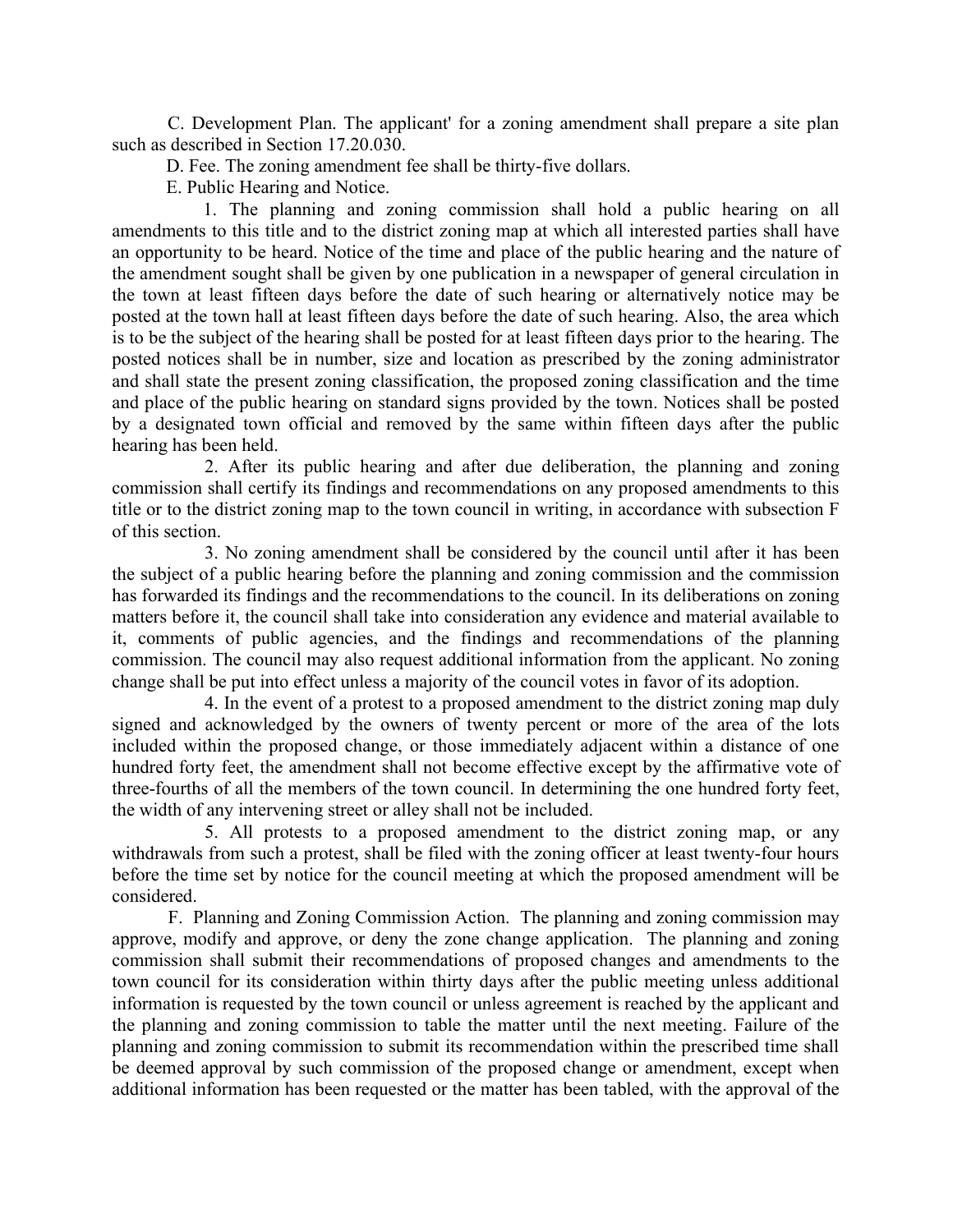applicant.

 G. Town Council Action. After a public hearing in accordance with subsection E of this section, the town council may approve, modify and approve, or deny an amendment to the zoning commission's recommendations. Town council shall take action within forty-five days after receiving recommendations for the planning and zoning commission, postponement may occur as set forth in subsection F of this section. (Prior code §7-804).

# Chapter 17.58 VARIANCES

Sections:

| 17.58.010 | Purposes and Limitations              |
|-----------|---------------------------------------|
| 17.58.020 | <b>Filing Requirements</b>            |
| 17.58.030 | <b>Town Clerk Action</b>              |
| 17.58.040 | Planning and Zoning Commission Action |
| 17.58.050 | <b>Town Council Action</b>            |
| 17.58.060 | Variance Standards                    |
| 17.58.070 | Revocation                            |
| 17.58.080 | Lapse                                 |

 17.58.010 Purposes and Limitations. In order to prevent or lessen practical difficulties of unnecessary hardships resulting from the strict or literal interpretation of certain provisions of the zoning ordinances of the Town of Marbleton, the Town Council is authorized to grant variances. The authority to grant variances is intended to resolve practical difficulties or physical hardships resulting from the size, shape or dimensions of a site, or from topographic or physical conditions on a site or in the immediate vicinity of a site. (Ord. 2006-9, 9/11/2006)

17.58.020 Filing Requirements.

 A. An application for variance shall be filed with the Town Clerk, shall be accompanied by the required filing fee, and shall include materials setting forth the following information:

1. The name and address of the owner or applicant;

2. A legal description or other information necessary to identify the site;

 3. A site plan showing all existing and proposed structures or improvements on the site, and showing all natural conditions relevant to the application;

 4. A statement of the precise nature of the variance request, the zoning regulations involved, and the non self-inflicted practical difficulty or physical hardship that would result from the strict or literal enforcement of the zoning regulations. (Ord. 2006-9, 9/11/2006)

 17.58.030 Town Clerk Action The Town Clerk shall review the application and determine if the application is complete. If the application is not complete, the Town Clerk and